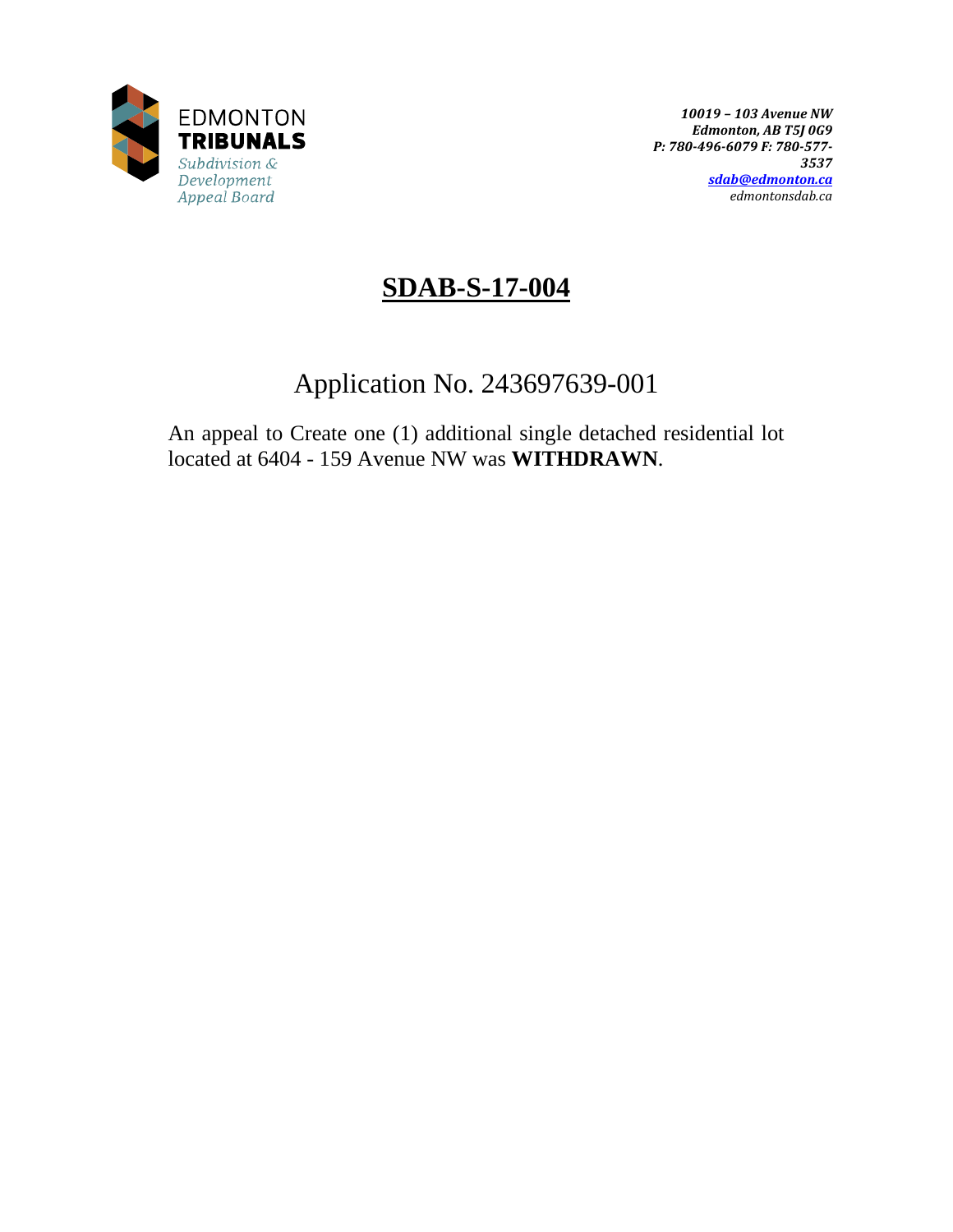

Date: July 13, 2017 Project Number: 221153356-004 File Number: SDAB-D-17-115

# **Notice of Decision**

[1] On June 28, 2017, the Subdivision and Development Appeal Board (the "SDAB") heard an appeal that was filed on May 31, 2017. The appeal concerned the decision of the Development Authority, issued on May 19, 2017, to refuse the following development:

> Construct a Semi-detached House with rear attached Garages, front uncovered decks (1.2m X 2.24m), and roof terraces

- [2] The subject property is on Plan 4590W Blk 141 Lots 1-2, located at 10034 142 Street NW, within the RF1 Single Detached Residential Zone. The Mature Neighbourhood Overlay applies to the subject property.
- [3] The following documents were received prior to the hearing and form part of the record:
	- Copy of the permit application with attachments, refused plans, and refused permit;
	- Appellant's reasons for appeal, results of community consultation, and correspondence with the Development Authority;
	- Development Officer's written submissions; and
	- One online response from an affected property owner in opposition to the development, with accompanying email and letter, and written submissions.

# **Preliminary Matters**

- [4] At the outset of the appeal hearing Ms. C. Van Tighem disclosed that she was acquainted with Ms. C. Haraba, legal counsel for an affected property owner. The Presiding Officer confirmed with all parties in attendance that there was no opposition to the composition of the panel.
- [5] The Presiding Officer outlined how the hearing would be conducted, including the order of appearance of parties, and no opposition was noted.
- [6] The appeal was filed on time, in accordance with Section 686 of the *Municipal Government Act*, RSA 2000, c M-26.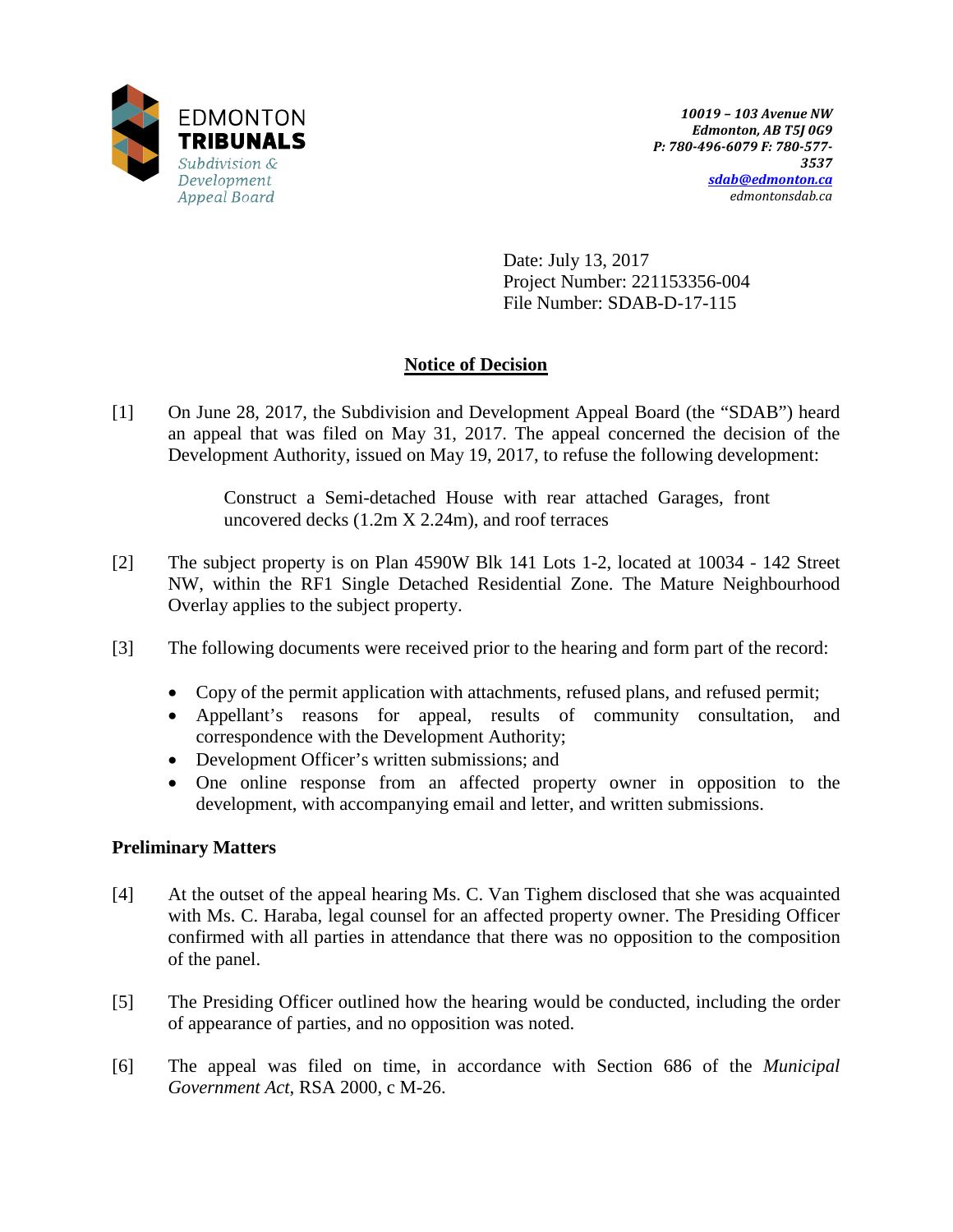- [7] Mr. Lalsin of Lombard Development Inc. ("Lombard") referred to the submission from Ms. Harabo, legal counsel for neighbouring property owners residing at 10040 – 142 Street. Lombard had only received Ms. Harabo's submission within the 12 hours prior to the appeal hearing. This late submission did not allow time for a proper review.
- [8] The Chair explained that there are no set submission timelines required by either the *Municipal Government Act* or the SDAB Bylaw. However, Lombard could request that the Board grant an adjournment. Mr. Lalsin declined the opportunity to request an adjournment and stated he wished to proceed with the hearing.
- [9] Lombard also submitted there was a conflict of interest created by Ms. Haraba acting as legal counsel to one of the affected property owners when she is also President of the Community League. Her submission should therefore be excluded from the evidence.
- [10] The Chair clarified that under section 629 of the *Municipal Government Act*, the Board is not bound by strict rules of evidence. The Board may therefore choose to accept any oral or written evidence that it considers proper. However, though the Board may admit and hear such evidence, it will determine how much weight to give to each piece of evidence when making its decision.
- [11] In the case before this Board, the focus is on whether or not the variances should be granted as per section 687 of the *Municipal Government Act.*

# **Summary of Hearing**

- *i) Position of the Appellant, Lombard Development Inc.*
- [12] The Appellant was represented by Mr. L. Lalsin, President of Lombard Development Inc. ("Lombard") and Mr. J. Tereszczenko, his technical advisor. Mr. J. Pow was also present as an observer.
- [13] Mr. Lalsin and Mr. Tereszczenko have been with Lombard for the past 40 years and Mr. Tereszczenko has been a registered member of the Alberta Association of Architects for 57 years. Lombard has had positive dealings with the City for over 35 years with a focus on infill development and increasing density.
- [14] They propose to create a Semi-detached Housing development in the existing RF1 Single Detached Residential Zone and to provide parking for each unit by providing rear attached garages. An easement running north / south along the back property line will accommodate the driveways and will allow plenty of room for parking and access to both garages. The garages are under the second floor of the development and would be accessed from the lane.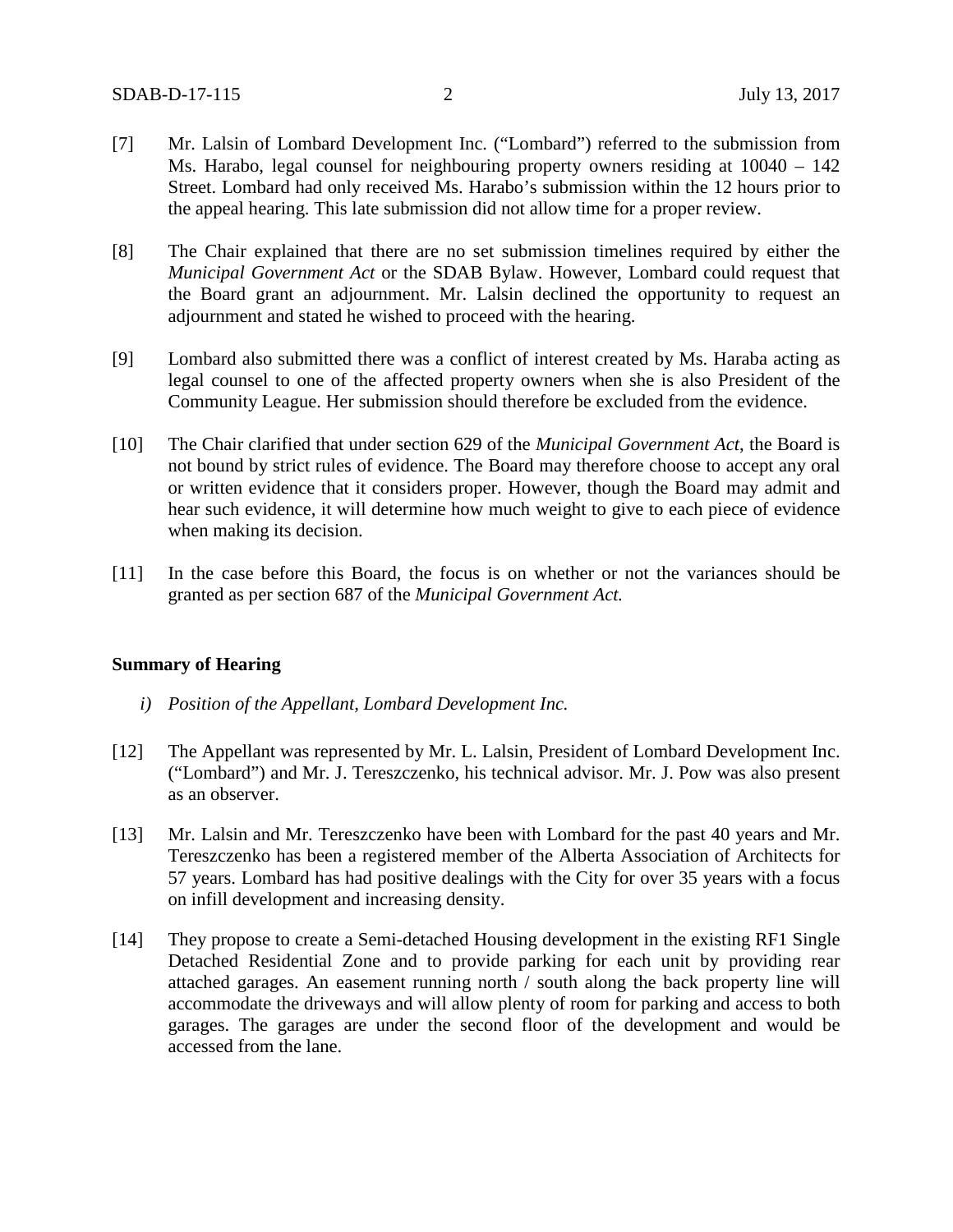- [15] They have been working with the Sustainable Development Department for the past eight months, have made all requested revisions and the permit was still refused. Their past experience is that a decision of refusal would have been made within 30 days. They have lost much time due to the back and forth correspondence with Sustainable Development and the difficulty getting in touch with the Community League.
- [16] The only variances they were aware of during the discussions related to deficiencies in the Front and Rear Setbacks, and the proposed rear attached garages. The issue about the subject property being located on an Interior Site never came up during these preliminary discussions with Sustainable Development. While the subject property does not meet the definition of a Corner Site as defined by the *Edmonton Zoning Bylaw*, it should be treated as such because of the unusual situation.
- [17] The Appellant explained that they do not wish to build garages along the fence because adjacent skinny houses are being built with garages right along the lane. Adding more detached garages along the fence would increase the fire danger due to the combustible material. In addition, the rear lane is very busy with direct access to 142 Street. The proposed plans would actually increase safety in this area.
- [18] They do not believe the required variance to the Front Setback is an issue as 142 Street is very busy and the occupants of the proposed development are not likely to use the Front Yard as an Amenity Area. They are providing a Rooftop Terrace and a beautifully landscaped backyard, including shrubs along the fence and a cobblestone look patio instead. The reduced Front Setback has no effect on the neighbours and the required setback of 9.2 metres is excessive and unnecessary.
- [19] During the initial stages of the development review, Lombard was informed by the Development Authority that there are proposed amendments to the *Edmonton Zoning Bylaw* which would relax the size of the required Front Setback for future developments. They were aware that the Rear Setback was a couple of metres short but feel the required variance would not pose a hardship to anyone in the area.
- [20] They were not aware of the Stepback requirements for Rooftop Terraces until recently and have revised their drawings on several occasions after consulting with the Development Authority. They do not have an issue with further reducing the Stepbacks to completely eliminate the requirement for a variance.
- [21] There could be different owners for the two units although the development would not be set up as a condominium. An agreement will be filed at Land Titles, which would create an easement that would provide unobstructed access for the owners of each dwelling to enter their garages.
- [22] The Chair referred the Appellant to the five requested conditions on Page 15 of Ms. Haraba's submission should the proposed development be approved. The Appellant confirmed there are no objections to the conditions and most of them are already included in the drawings.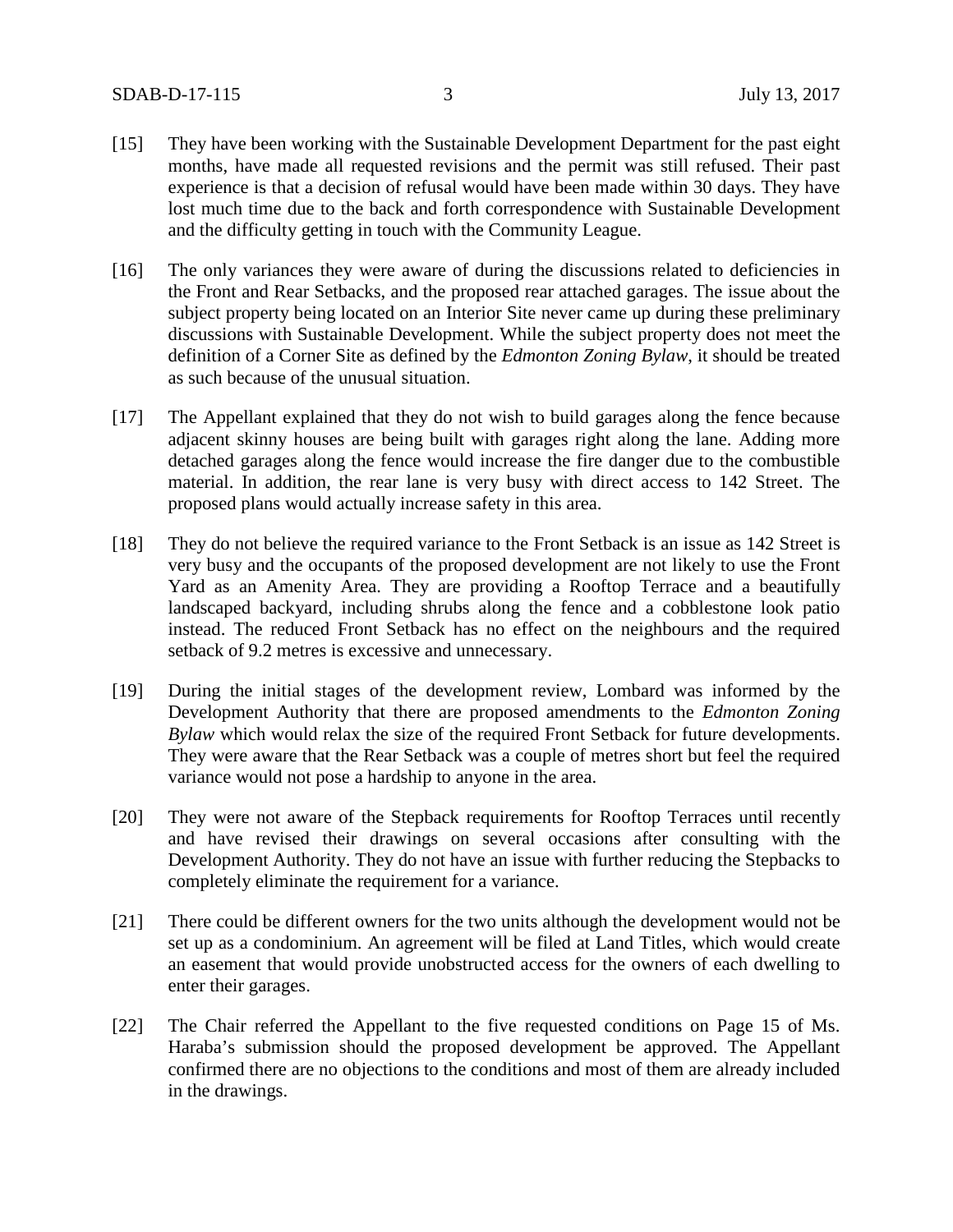- [23] While both units currently look identical from the front, a unique architectural design is planned for each dwelling. They will take the time to finalize the design details after the Development Permit has been granted and during the Building Codes review stage. They have demonstrated their willingness to make design revisions during the last eight months of cooperating with Sustainable Development.
- [24] The Rooftop Terraces will have little impact on the neighbours to the north as there is a very large tree providing privacy and the Appellant will also plant additional columnar aspens. They plan to incorporate privacy windows and screening to further mitigate any privacy issues. The new skinny homes to the west are already impacting the privacy of Ms. Haraba's clients.
- [25] Mr. Lalsin did not encounter any negative responses during the neighbourhood consultation process and was not aware that Ms. Haraba's clients were in opposition to the proposed development until recently. He had met with them on several occasions and they wrote a nice note regarding the development. He feels they must have had a change of heart and understands they are sentimental about the area they have lived in for 40 years. However, what worked 40 or 50 years ago does not work today.
- [26] The Appellant referred to several comparable developments within walking distance that were built either right on the property line or within 1.5 metres of it, and must have had variances granted to the required Front Setback.
- [27] The proposed development has been designed to solve the problems associated with developing on this Site, and the neighbours immediately to the south fully support this project. When Lombard purchased the land there was an old house on the Site, occupied by vagrants. Lombard has spent a considerable amount of money to demolish the old home and clean up the Site.
- [28] Mr. Lalsin acknowledged there would not be an access problem with the Site if the proposed development was a Single Detached House.
	- *ii) Position of the Development Officer, Mr. J. Angeles*
- [29] Mr. Angeles explained the calculation he used to determine the required 9.2 metre Front Setback which is based on the average Setback of all units on the blockface. While there are proposed amendments to the *Edmonton Zoning Bylaw*, the third reading will not be until October. The Development Officer has to apply the current zoning bylaw when reviewing development applications, not potential future regulations.
- [30] There is nothing in the *Edmonton Zoning Bylaw* stating that a required Amenity Area must be at ground level rather than on the rooftop. The Applicant did not provide any at-Grade Amenity Area because a portion of the lot must be used for the proposed Driveway.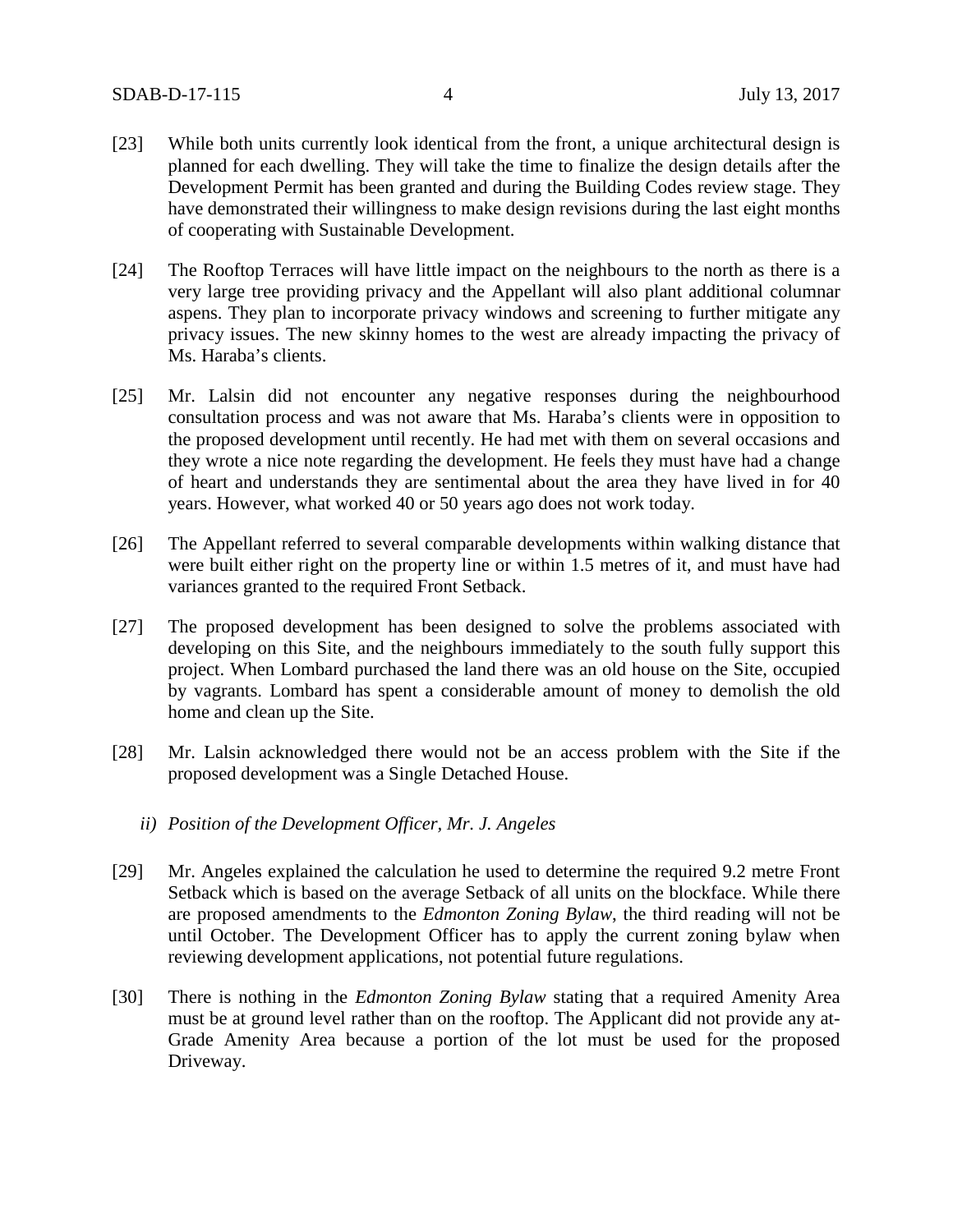- [31] Revised drawings have been submitted and the deficiency on the Rooftop Terrace Stepback is now only 0.17 metres on each side. The use of proper landscaping such as potted plants and trees will help reduce overlook issues into adjacent lots.
- [32] Any changes made that would alter the appearance of the building would require a separate permit. Mr. Angeles recommended that there be some articulation in materials on the front elevation and some distinction in the roof line. A separate front elevation drawing has not been provided by Lombard.
- [33] He confirmed that this is not a Corner Site as it is not located at the intersection of two public roads. It is located at the intersection of a lane and a public road and is therefore considered an Interior Site under the *Edmonton Zoning Bylaw*. He does not believe this location creates a hardship.
- [34] There is nothing in the *Edmonton Zoning Bylaw* requiring a Semi-detached House with an easement to be on two separate sites. If the applicant applies for the development as one Site, Sustainable Development will review the application on that basis.
- [35] The parking requirement of two parking spaces per Dwelling has been met. The owner of the north unit could have difficulty accessing his Garage if the owner of the south unit parks on the Driveway, but should a conflict arise, it should be dealt with as a civil matter rather than before this Board.
- [36] Mr. Angeles would be in favour of including the conditions proposed by Ms. Haraba on page 15 of her written submissions should the Board approve this development.
- [37] Two detached two-car Garages facing the lane would be too wide. The Applicants have designed a layout that will work for this Site.
	- *iii) Position of Affected Property Owners Opposed to the Development*
- [38] Ms. C. Haraba appeared on behalf of the property owners of 10040 142 Street. She was not able to provide her submission earlier as she was retained at the last minute. However, in her view, the submission is very readable with much white space and many photos.
- [39] She does not believe she is in a conflict of interest position as she is an officer of the court and is permitted to represent people. She would be in a position of conflict if she had previously acted on behalf of the Appellant, as she would then have privileged information about the Appellant. Such is not the case before this Board.
- [40] The Appellant has raised no evidence to demonstrate to the Board that granting the required variances would not violate section 687 of the *Municipal Government Act*. The proposed development will unduly interfere with the amenities of the neighbourhood and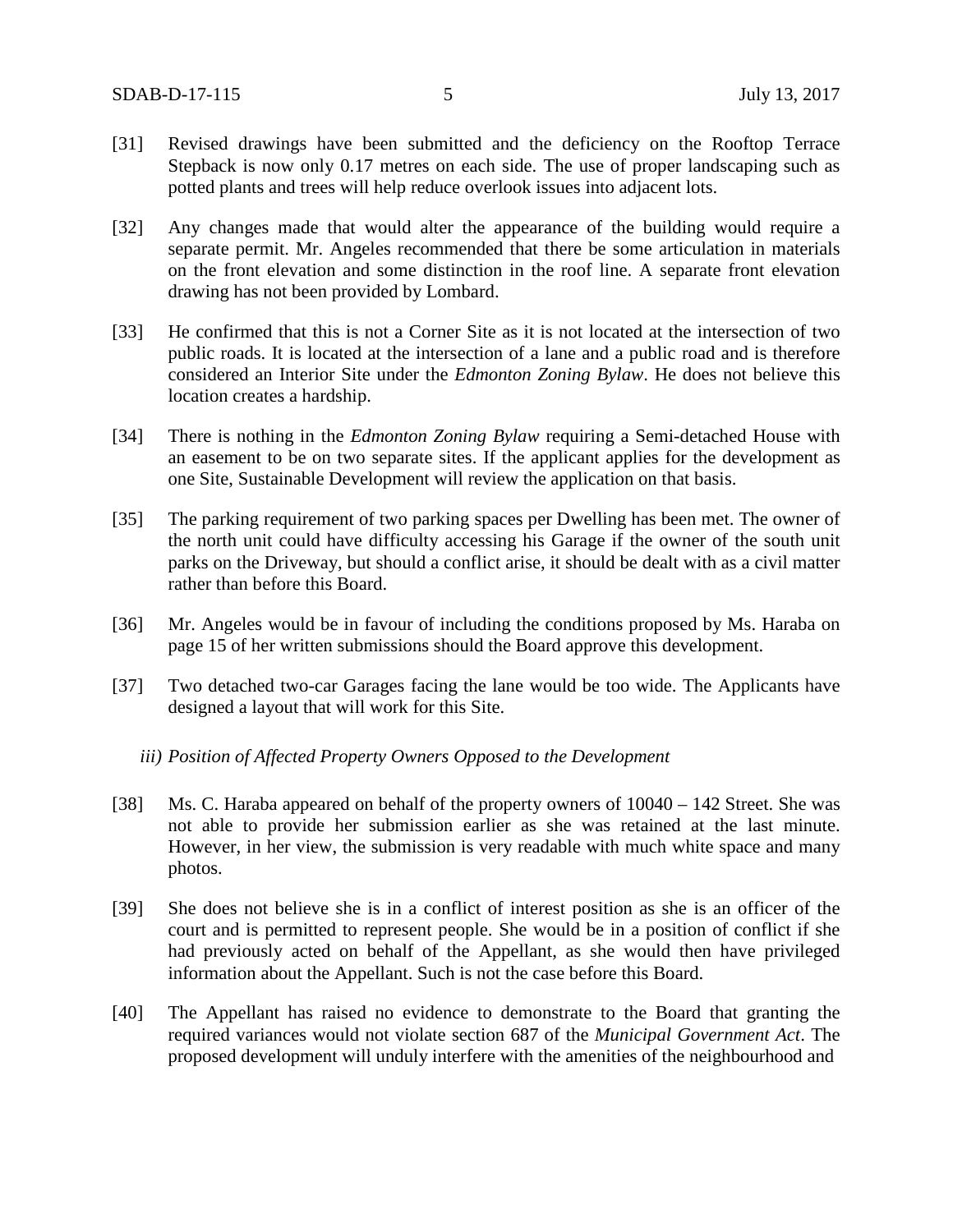will materially interfere with or affect the use, enjoyment or value of her client's property. 10040 – 142 Street is the only property in the vicinity that would be affected by this development.

- [41] It is important that all architectural features of the proposed development be included at the time of the Development Permit application. What is before the Board today is the evidence on which the Applicant wants the permit issued, and should include information about architectural features. The Building Permit stage deals with Building Code matters, not architectural design.
- [42] The skinny house abutting her clients' property has not had any impact on their privacy. She referred to a photo in her submission showing that this skinny house has been designed with only one high transom window on the wall abutting her client's property, which prevents overlook.
- [43] The proposed changes to the Mature Neighbourhood Overlay coming into effect in September do not specifically allow for a lesser Front Setback and will require consideration of the abutting lot averages.
- [44] Referencing Fred Laux, she stated that if the development is simply too much for the Site, the Board must refuse it even if it is a Class A development. The proposed development is a Class B development. The Appellant stated that the way the Driveways are configured has solved the problem on the Site, but the problem exists only because of the excessive size of the proposed development.
- [45] Referencing Fred Laux, she submitted that the Board can grant variances due to a hardship or uniqueness associated with the property. Hardship is a test of the Development Officer and he has already stated that there is no hardship associated with this property.

Front Setback Variance

- [46] The proposed development has an unwelcoming bank of railings blocking the front doors and was designed this way because of the reduced Front Setback. The front porch stairs should be open to the public sidewalk to improve the streetscape.
- [47] The purpose of the Mature Neighbourhood Overlay is to maintain the traditional character and pedestrian friendly design of the neighbourhood. She referred to the photo of her client's front porch in her submission which is an example of these characteristics. The bank of railings on the proposed development can be said to interfere with the amenities of the neighbourhood. While 142 Street is very busy it is still a walkable street and aesthetics must be maintained.
- [48] The Appellant has referred to other projects in the immediate vicinity which have been granted a reduced Front Setback but no specific information as to location and reason for the variances has been provided.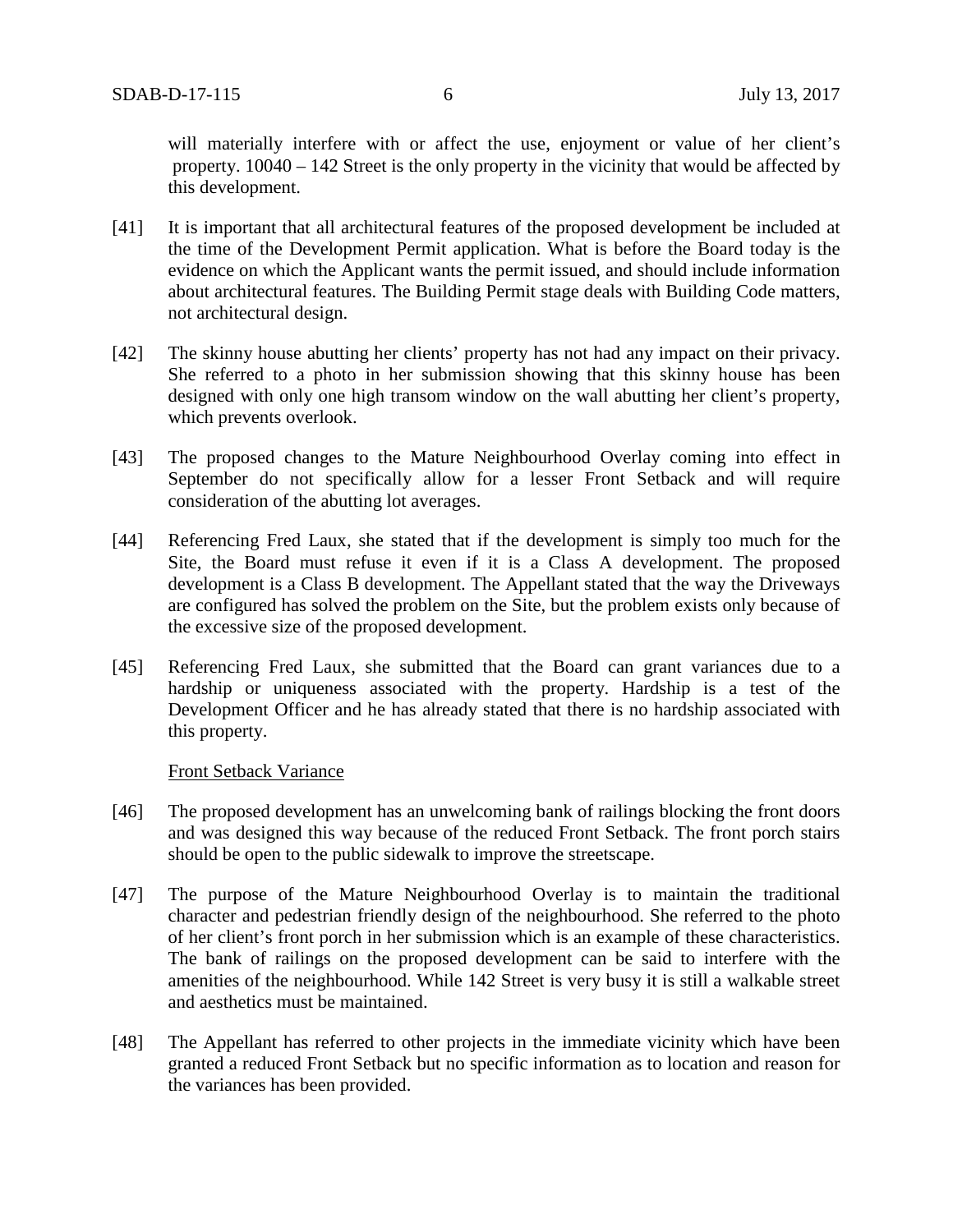#### Rear Setback Variance

- [49] No facts have been provided to show why the reduced Rear Setback should be allowed other than it is required to allow for the Rear Attached Garages.
- [50] The proposed development is already creating a massing problem and the reduced setback would cause a shading problem for her clients' garden. She referred the Board to the lower photo on Page 20 of her materials. The brown fence in the photo is where the wall of the new development would be.
- [51] The reductions in both the front and rear setbacks could mean that there is now an excess in total permitted site coverage and possibly a required variance that was missed.

#### Rear Attached Garages

- [52] The Development Officer has determined the design will work but no evidence has been raised to show the proposed garages will not have a negative impact on the neighbourhood.
- [53] No evidence has been presented to show that the proposed design will increase safety and will improve practicality and aesthetics.

#### Rooftop Terrace Stepbacks

- [54] The variance required for the Rooftop Terrace Stepbacks is confusing and it appears the Development Officer is also having trouble reading the plans. It was stated that revised plans have been submitted and only a 17 centimetre deficiency remains. However, Ms. Haraba questions why this deficiency could not be eliminated completely.
- [55] The Rooftop Terraces are a critical point of contention. Her clients have a beautiful setup and none of the other new developments in the area currently overlook their yard. The regulations contained in sections 49 and 61 of the *Edmonton Zoning Bylaw* regarding Privacy Screening and Rooftop Terraces should be upheld to ensure her clients are not overly imposed upon.
- [56] Potted plants on the Rooftop Terrace would not provide any privacy screening and her clients would like to see something more substantial such as translucent glass should this development be approved.
- [57] Ms. Haraba is asking that the Board uphold the Development Officer's decision of refusal. Should the Board find sufficient reasons to grant the appeal she requests that the conditions proposed on Page 15 or her written submission be added to the permit.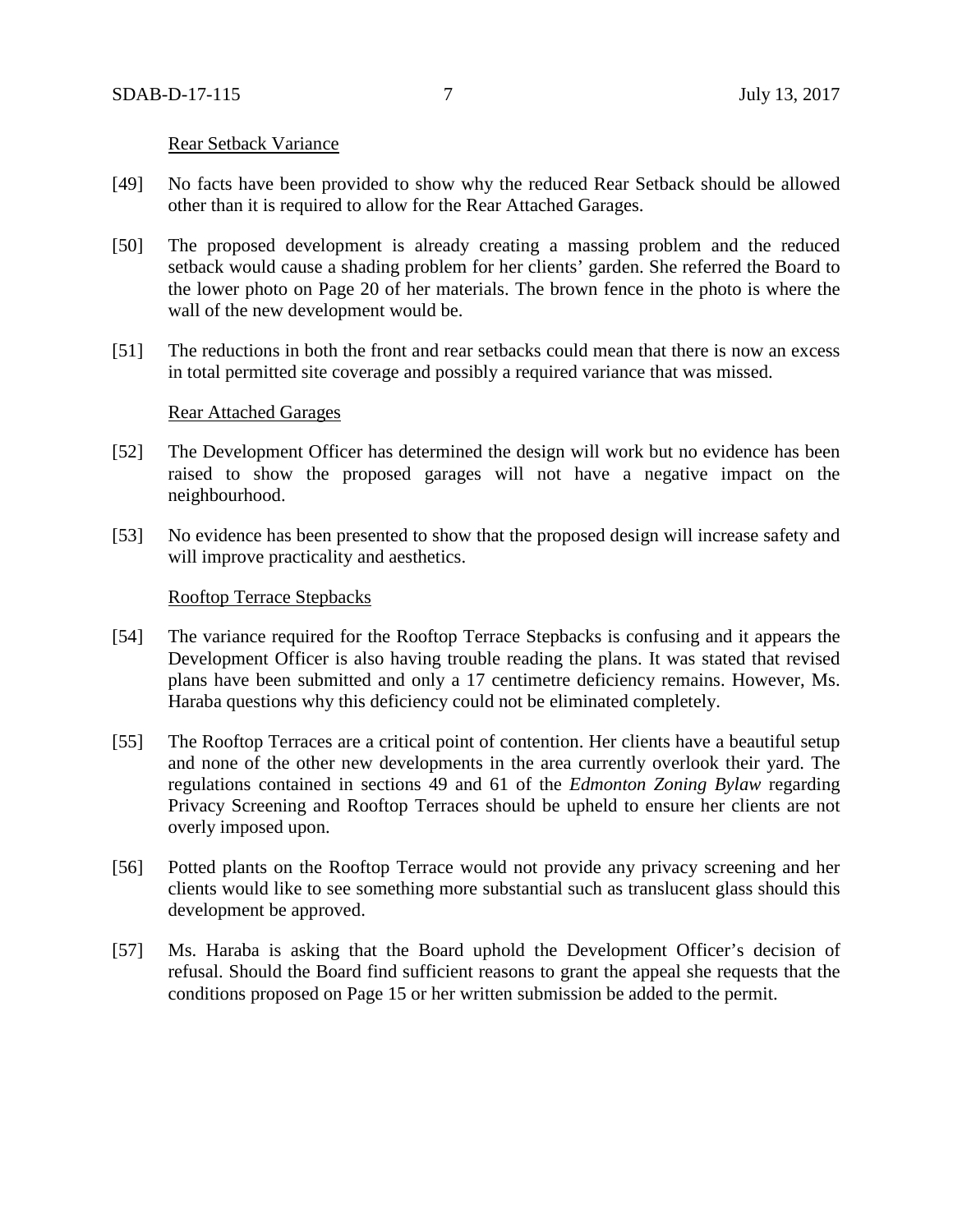#### *iv) Rebuttal of the Appellant*

- [58] Eliminating the remaining 17 centimetre deficiency in the Rooftop Terrace Stepback is not a problem.
- [59] Mr. Lalsin referred to the photo at the top of page 16 of Ms. Haraba's submission. Her clients' yard will always be basking in shadow after about 2:00 p.m. or 2:30 p.m. regardless of whether the proposed development goes ahead or not. His company is always considering sunlight and greenery. The requested eight foot variance to the rear setback will have no effect on the neighbouring property whatsoever.
- [60] This property is within a redeveloping area and is the only original house left. He has personally met several times with these owners and has provided them with suggestions as to what they can to with their own property. They never gave him any indication that they were opposed to the proposed development.
- [61] Lombard is proposing a first class development for the subject site which is well suited for this area which is focused on rapid transit and multi-family dwellings.

#### **Decision**

[62] The appeal is DENIED and the decision of the Development Authority is CONFIRMED. The development is REFUSED.

#### **Reasons for Decision**

- [63] Semi-detached Housing is a Discretionary Use in the RF1 Single Detached Residential Zone.
- [64] In order to grant a permit the Board would have to be satisfied that this proposed site Use would not be incompatible with existing Uses. In addition, the Board would have to grant several variances of regulations in the Mature Neighbourhood Overlay to grant the permit in the event the Board found that the Discretionary Use should be allowed.
- [65] The Board is of the opinion that the variance to the regulation prohibiting rear attached garages and the variance to the 40% rear yard setback should not be allowed. The reasons for the Board denying these two variance requests are as follows:
	- a) This Board has granted variances allowing rear yard setbacks in situations where the development is done in such a fashion to reduce the massing effect caused by having the rear attached garage and in a situation where the lot is large enough to still allow a significant Amenity Area with landscaping that is characteristic of the neighbourhood. Neither of these situations is present here.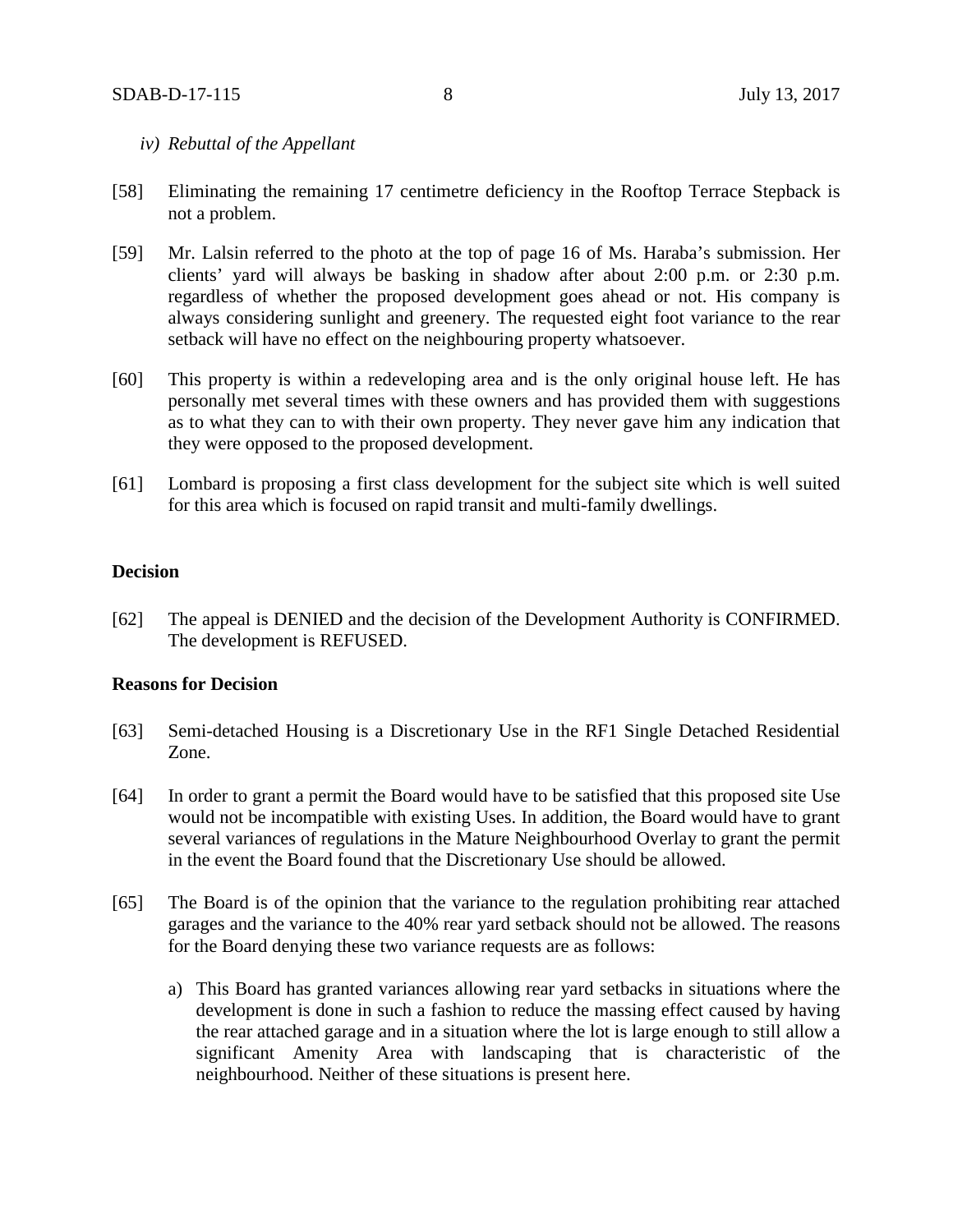- b) The rear attached garages are on the first floor with a second floor above the rear attached garages. The south and north facing elevations cause a massing effect that will negatively affect in a material way the property immediately to the north of the subject site (whose occupants appeared to oppose this development) as well as to the lane to the south meaning that the massing effect will be visible to all residents of the neighbourhood that traverse the alley to the south.
- c) The request for a variance is not just for one but for two rear attached garages which, when properly serviced by the necessarily large driveway that will be required to make the two rear attached garages functional, eliminate all Amenity Areas on the site other than a small Amenity Area perched on the top of the building. This is not characteristic of the neighbourhood. This reduces the vegetation that can be planted in the back yard and as a result the Board declines to grant either of these two variances.
- [66] Given that the Board declines to grant these two variances it is not necessary to discuss other requested variances as the development cannot proceed without these two variances. For the above stated reasons, the appeal is denied and the decision of the Development Authority is confirmed.

Ian Wachowicz, Chair Subdivision and Development Appeal Board

#### **Board Members in Attendance:**

Mr. W. Tuttle; Mr. A. Peterson; Ms. C. VanTighem; Mr. A. Bolstad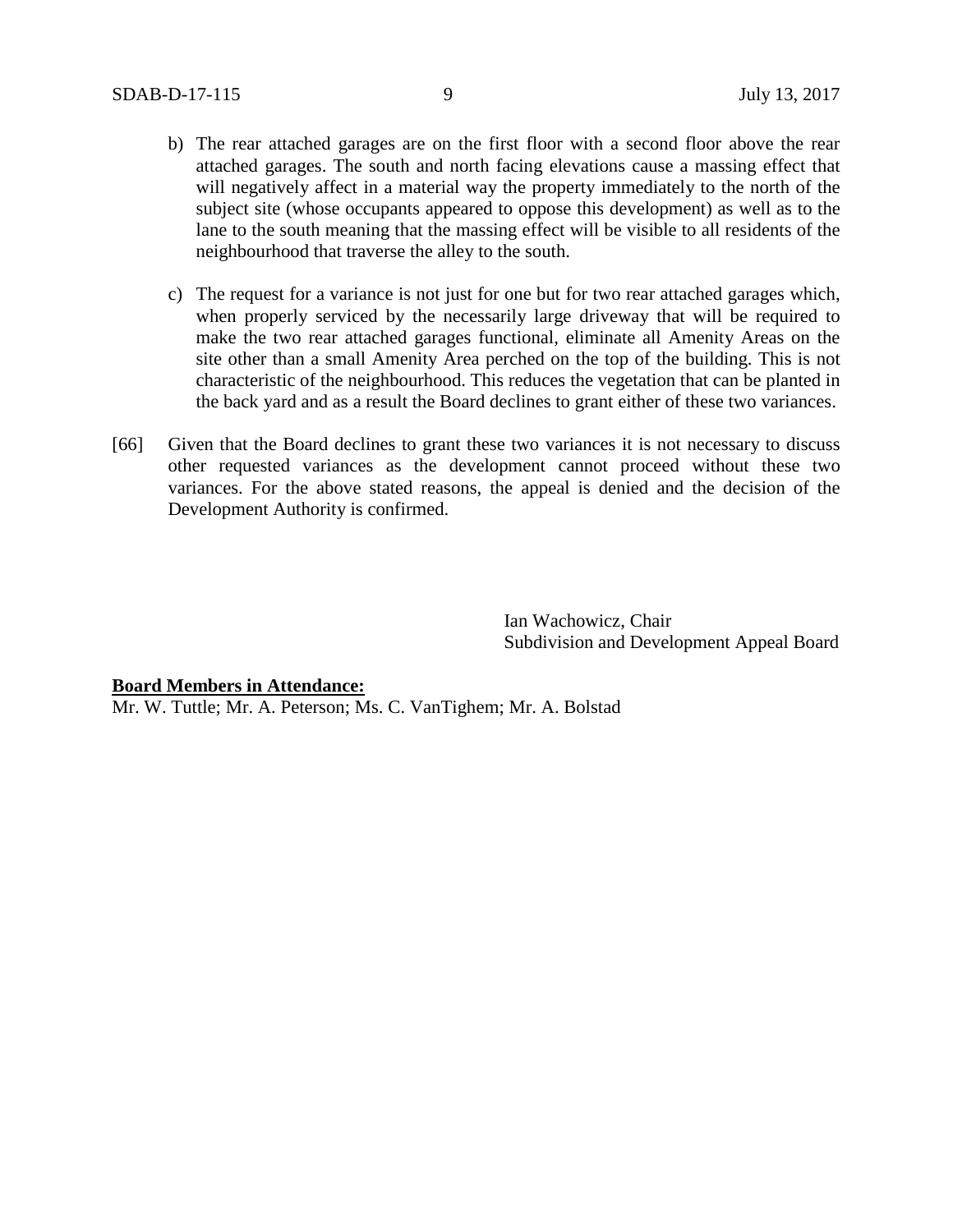# **Important Information for the Applicant/Appellant**

- 1. This decision may be appealed to the Alberta Court of Appeal on a question of law or jurisdiction under Section 688 of the *Municipal Government Act*, RSA 2000, c M-26. If the Subdivision and Development Appeal Board is served with notice of an application for leave to appeal its decision, such notice shall operate to suspend the Development Permit.
- 2. When a decision on a Development Permit application has been rendered by the Subdivision and Development Appeal Board, the enforcement of that decision is carried out by the Sustainable Development Department, located on the 2nd Floor, Edmonton Tower, 10111 – 104 Avenue NW, Edmonton, AB T5J 0J4.

*NOTE: The City of Edmonton does not conduct independent environmental checks of land within the City. If you are concerned about the stability of this property for any purpose, you should conduct your own tests and reviews. The City of Edmonton, when issuing a development permit, makes no representations and offers no warranties as to the suitability of the property for any purpose or as to the presence or absence of any environmental contaminants on the property.*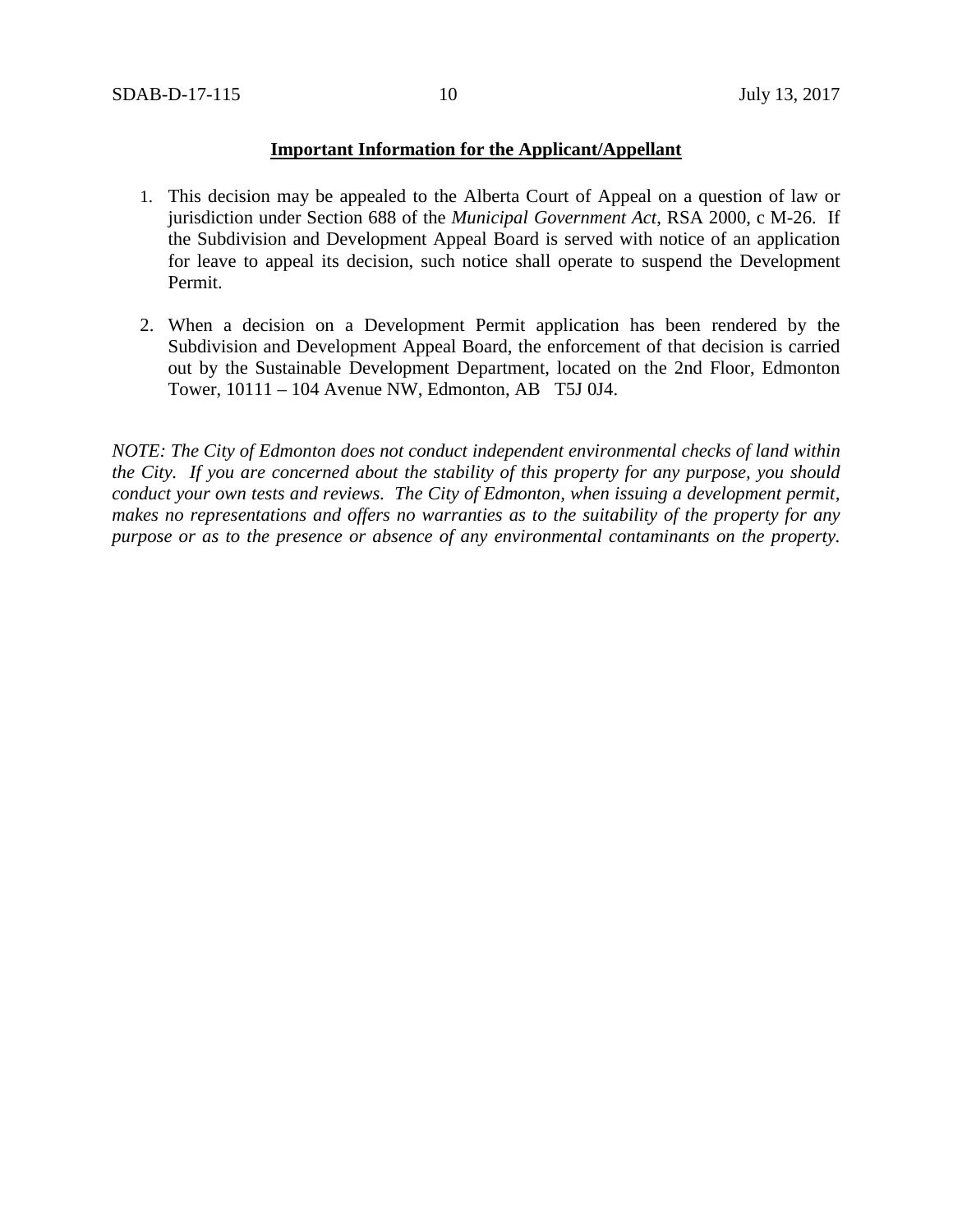

Date: July 13, 2017 Project Number: 231903171-001 File Number: SDAB-D-17-116

# **Notice of Decision**

[1] On June 28, 2017, the Subdivision and Development Appeal Board heard an appeal that was filed on May 31, 2017. The appeal concerned the decision of the Development Authority, issued on May 18, 2017, to refuse the following development:

> Install (1) Freestanding Minor Digital On-premises Off-premises Signs (6.1 m x 3 m Digital Panel & 6.1 m x 1.09 m Vet Emerg Channel Letters)

- [2] The subject property is on Plan 158RS Blk 35 Lot 27, located at 12831 97 Street NW, within the CSC Shopping Centre Zone.
- [3] The following documents were received prior to the hearing and form part of the record:
	- Copy of the permit application with attachments, revised application, and refused permit;
	- Appellant One's reasons for appeal, updated written submissions and supporting materials, including a traffic map;
	- Appellant Two's written submissions and supporting materials, including a 2014 document from Transportation Operations; and
	- Development Officer's written submissions, with five correspondences from Transportation Planning and Engineering.
- [4] The following exhibits were presented during the hearing and form part of the record:
	- Exhibit A Copy of plans associated with Permit 118028022, approved on Jan 25, 2012
	- Exhibit B Diagram of Clearance Zones (Cone of Vision) for Major Digital Display Installations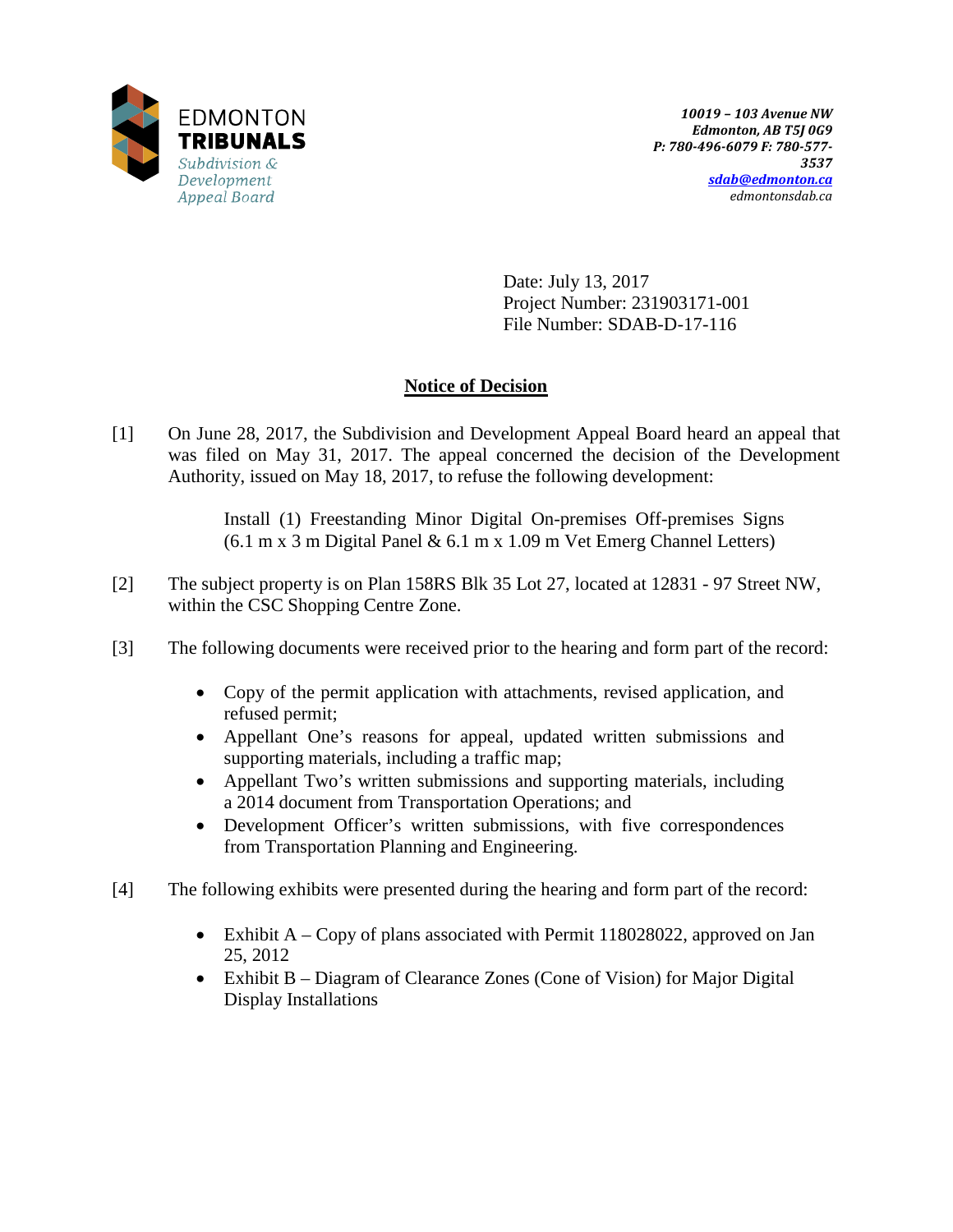## **Preliminary Matters**

- [5] At the outset of the appeal hearing, the Presiding Officer confirmed with the parties in attendance that there was no opposition to the composition of the panel.
- [6] The Presiding Officer outlined how the hearing would be conducted, including the order of appearance of parties, and no opposition was noted.
- [7] The appeal was filed on time, in accordance with section 686 of the *Municipal Government Act*, RSA 2000, c M-26.

#### **Summary of Hearing**

- *i) Position of Appellant One, 1994349 Alberta Ltd. (Reverberate Outdoor)*
- [8] Appellant One was represented by Mr. R. Nissen and Mr. D. Mitchell.
- [9] Reverberate Outdoor ("Reverberate") is a small company, and this Sign is the company's first large Sign development. Consequently, they were somewhat inexperienced with respect to the requirements and regulations.
- [10] The existing Sign pole was installed by the previous Sign company, Icewerx, which held a five year permit and operated the Sign without any complaints. When Reverberate took over the lease from Icewerx and started the application process for the subject Sign under appeal, it was discovered that Icewerx had installed the pole in the wrong location, resulting in an encroachment onto City property.
- [11] The Development Officer's reasons for refusing the proposed Sign cited negative impact upon neighbouring residential properties, setback deficiencies and sign area excess. In Reverberate's view, the variances are minor when the neighbourhood context is taken into account. The proposed Sign is located along 97 Street, which experiences traffic flow of up to 50,000 vehicles per day. A recent decision of this Board approved a Digital Sign further south of the subject property, also along 97 Street. It was therefore the Appellant's position that the proposed development is reasonably compatible with the surrounding area.
- [12] Only one neighbour submitted comments in opposition to the development. This neighbour is located at the edge of the 60 metre notification area to the north, and only a small portion of the Sign is visible from her property as there are other structures blocking the way. They are prepared to purchase blinds that will mitigate the potential impact on her.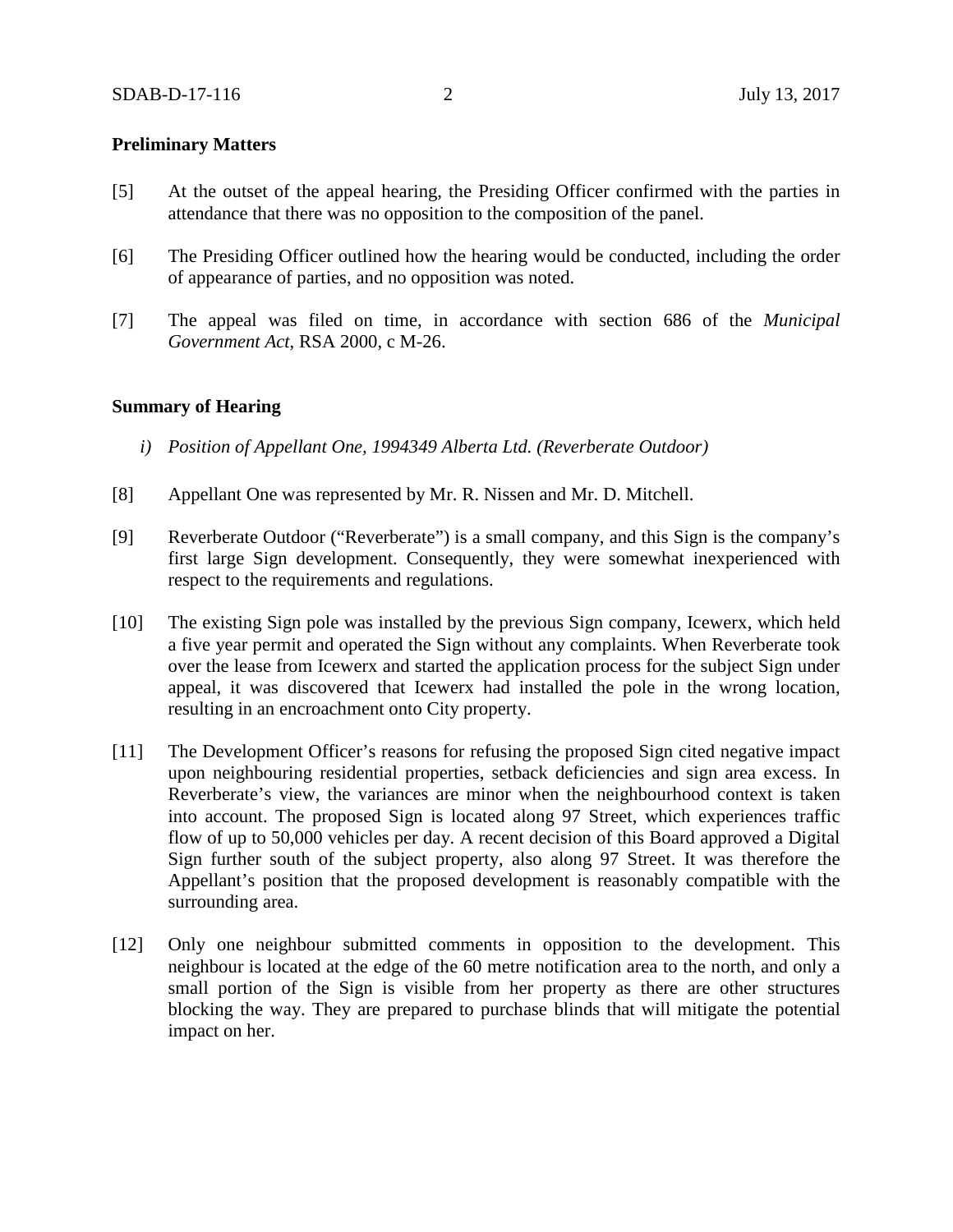- [13] The Appellant also acknowledged that prior to the Sign being approved, the Sign had been switched on at a setting that was too bright, which likely exacerbated this neighbour's concerns. Dimming the Sign to an appropriate level will mitigate her concerns.
- [14] It is not unexpected that someone purchasing a property on 97 Street would anticipate some degree of noise and lighting. It is not unprecedented for a digital sign on a busy street to have indirect exposure to neighbouring properties. In addition, the existing Sign that had been operated by Icewerx did not receive any complaints for the five years that it had been operating.
- [15] Upon questioning by the Board, the Appellant explained that only property owners within the 60 metre notification area were consulted. Referencing Figure 4 in Tab 10 of the Appellant's submissions, the Appellant identified landmarks to the west of the subject property, including a parking lot, some greenspace, and an apartment building. The Appellant was not aware of any complaints from property owners of that building. Given the direction that the Sign faces, the Appellant submitted that the building occupants would be unlikely to have complaints, as the Sign is like a television, with maximum brightness levels only when looking directly at the Sign. At off-angles, the viewer may not even be able to see that the Sign is on. The Sign also has technology that enables the brightness to be set automatically based on ambient lighting, or manually controlled from a remote location.
- [16] Due to the way 97 Street is designed, the subject property is set further back from the main drag of 97 Street than other properties along this road, which is likely why Icewerx installed the Sign at its current location. The Sign is located as far as possible from nearby residential properties.
- [17] The Appellant has been working with Transportation, and it is their understanding that the permit could be allowed so long as the landlord is willing to purchase the portion of land along 97 Street that would solve the encroachment issue.
- [18] However, the Appellant's preference is to not have to purchase the land. Alternatively, the Appellant would be prepared to lease the land from the City. Referencing 2014 Transportation Operations agreement, the Appellant noted that the City was previously prepared to sign a Licence of Operation agreement with the landlord. This agreement was never signed or executed.
- [19] Upon questioning by the Board, the Appellant acknowledged the concerns of Transportation Planning and Engineering with respect to the Sign being located within the blue cone of vision. However, the Sign is actually located at the cusp of this blue zone. The result is that in practical terms, the Sign is not actually visible from the intersection of 127 Avenue and 97 Street. Referencing Tab 5 of the Appellant's supporting materials, the Appellant noted that the traffic safety data indicates no increase in motor vehicle accidents during the time that this Sign has been operating.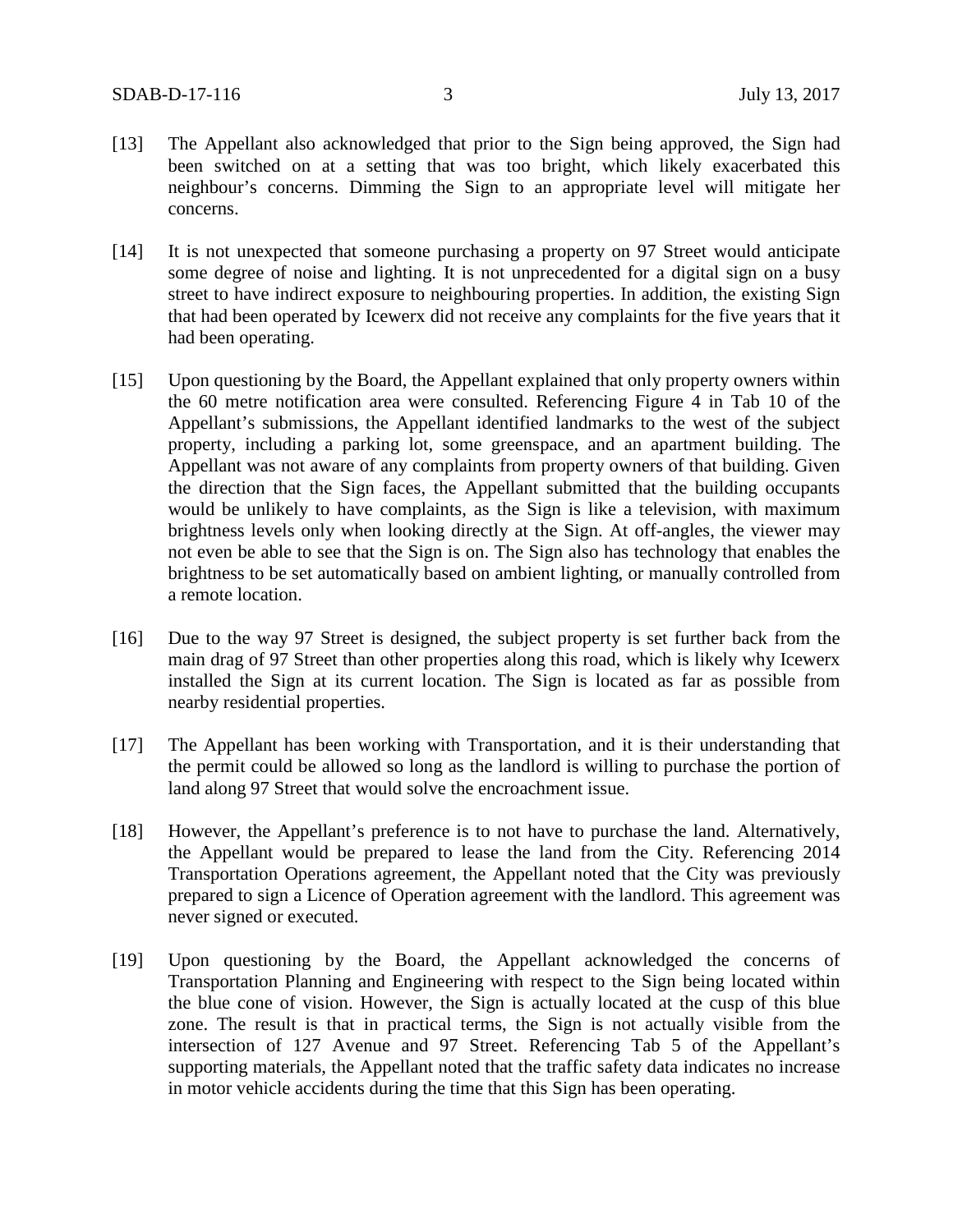- [20] The Board drew attention to the December 13, 2016 email from Transportation Planning and Engineering, requesting that the Sign be relocated outside the blue cone of vision. It was the Appellant's understanding that the blue cone of vision is not a bright line rule – that is, notwithstanding the location of the sign within this blue zone, Transportation Planning and Engineering may still consider an exception to this rule so long as there is justification. In this case, the existing traffic safety data is justification for making an exception.
- [21] The Appellant acknowledged that the Sign Area is slightly over the maximum allowable, due in part to the top channel letters advertising the veterinary clinic. These sign letters are important because they increase visibility of the veterinary clinic, one of the few emergency veterinary clinics in the city.
- [22] Ideally, the Appellant would like the permit granted without restrictions, but if necessary, they would be prepared to consider several restrictions, including the following:
	- a) Conditional upon signing of a Licence of Occupation agreement with the City, or alternatively, the purchase of the 0.6 metre strip of land along 97 Street which would remove the encroachment;
	- b) Purchase effective louvre blinds for the single complainant; and/or
	- c) Turn off the north-facing portion of sign between 10 p.m. and 6 a.m. to minimize impact upon residents to the north.
- [23] The Appellant noted that the Board recently allowed a Digital Sign requiring that it be dimmed below 150 nits between 10:00 p.m. and 2:00 a.m., and turned off completely between 2:00 a.m. to 6:00 a.m.
- [24] The Appellant expressed concern that if the permit is not approved by the Board, another applicant might apply during the six month window following the Board's refusal, as there are no other Off-Premises Signs within 250 metres of the subject.
	- *ii) Position of Appellant Two, M. Abdellatif and A. Abouisamra*
- [25] Appellant Two appeared on behalf of the landlord and the veterinary clinic.
- [26] The veterinary clinic provides critical and emergency care, and there are no other emergency clinics to the north of the subject clinic. The only other emergency clinic is located in south Edmonton. The channel lettering on top of the Digital Sign is therefore crucial to members of the public who have an injured pet, as every minute is critical.
- [27] Upon questioning by the Board, the Appellant explained that a pylon sign had been considered, but was ultimately not possible. They would also prefer to not purchase the land being encroached upon. If the City's issue with the subject development is the potential safety concerns, those same concerns would remain even if they were to purchase the land. Notwithstanding Transportation Planning and Engineering's concerns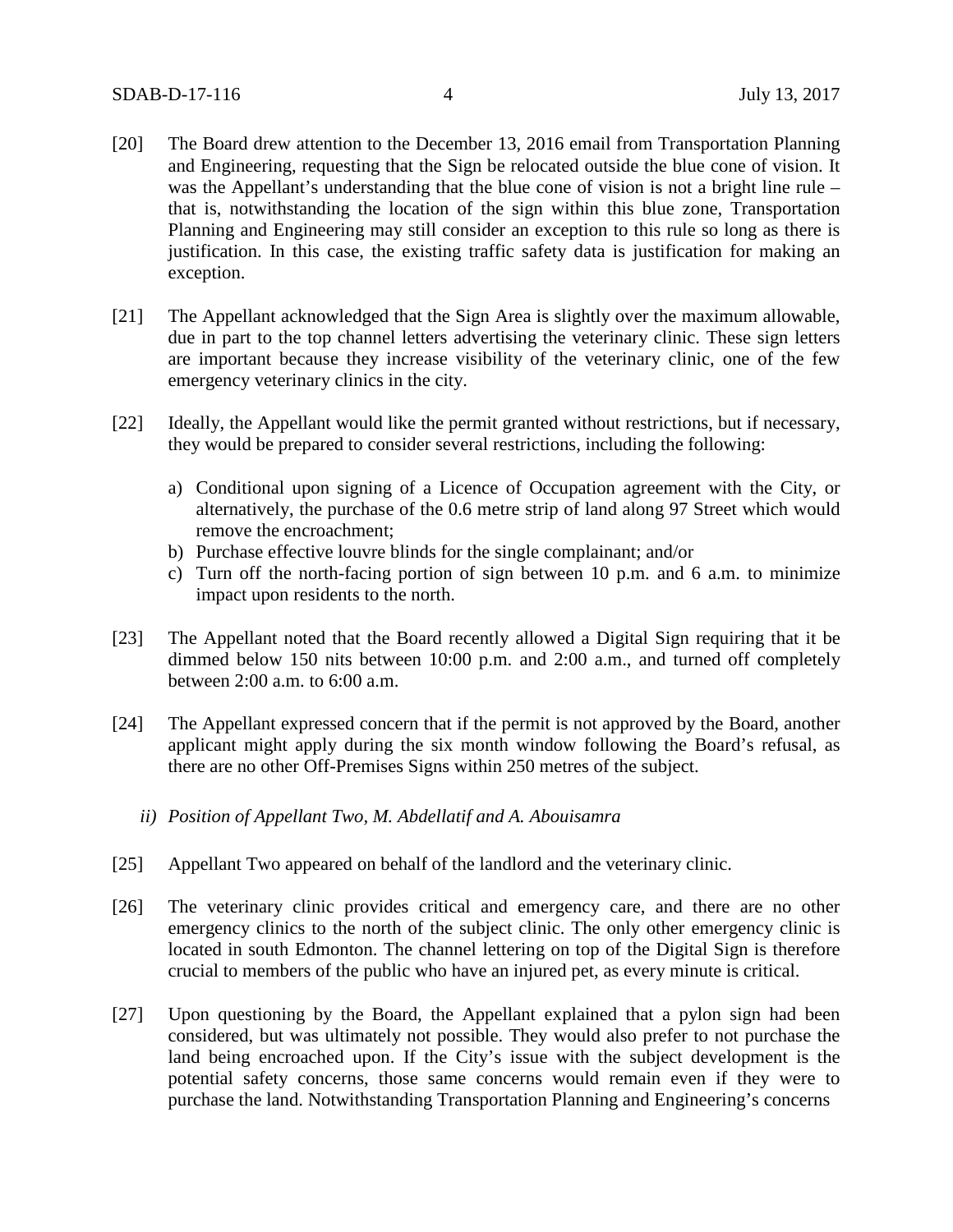about the cone of vision, the building to the south is actually taller than the subject Sign, and the Sign is therefore not visible when driving north along 97 Street.

- [28] The subject Sign has been operating for four to five years without complaints. It was not until recently, when an employee energized the Sign at a setting that was excessively bright, that a complaint was lodged. The brightness has since been corrected, and that employee is no longer with the company. Finally, there are signs further north which are located closer to 97 Street. Upon questioning by the Board about these signs, the Appellant was unable to confirm precisely how many of these Signs were approved Digital Signs.
- [29] Upon questioning by the Board about land uses located north and south of the subject Site, the Appellant explained that those lands are used by the public for parking. The veterinary clinic has its own on-site parking located on the northern portion of the Site.
- [30] Referencing the notification map, the Board noted what appeared to be a smaller service road off of 97 Street. The Appellant confirmed that it is precisely this service road which has resulted in the subject Site being set further back than the neighbouring properties.
	- *iii) Position of the Development Authority*
- [31] The Development Authority was represented by Mr. S. Ahuja. He was accompanied by Mr. A. Alou, Transportation Engineer with Planning Coordination.
- [32] They confirmed that the previous permit approved a Sign to be installed six metres from the property line. However, the previous sign company installed the Sign contrary to the approved permit, resulting in the encroachment onto the City right of way.
- [33] Mr. Alou explained that part of his review required coordination with various departments within the City, including Road Right of Way Management, City Operations and Law Branch. Following these discussions, it came to light that the Sign encroaches by 0.59 metres, and that the City was no longer prepared to entertain a Licence of Operation agreement due to the City's current stance with respect to long term uses. Rather, the Appellant would now be required to purchase the portion of land that is being encroached upon. Alternatively, the Appellant may relocate the Sign 0.6 metres to the east, which would eliminate the encroachment.
- [34] Regarding the Sign's impact upon driver distraction, Mr. Alou explained that following discussions with the Applicant, many of Transportation's initial concerns were addressed. However, the encroachment issue cannot be overlooked The requirement for a 30 second hold time on the Digital Sign advertisements was also required. A six second hold was not acceptable due to the Sign being located within the blue cone of vision, an area that has been statistically proven to have an impact upon drivers. 97 Street also serves up to 50,000 cars per day, and the 30 second hold time was viewed as beneficial for minimizing driver distraction on this busy road.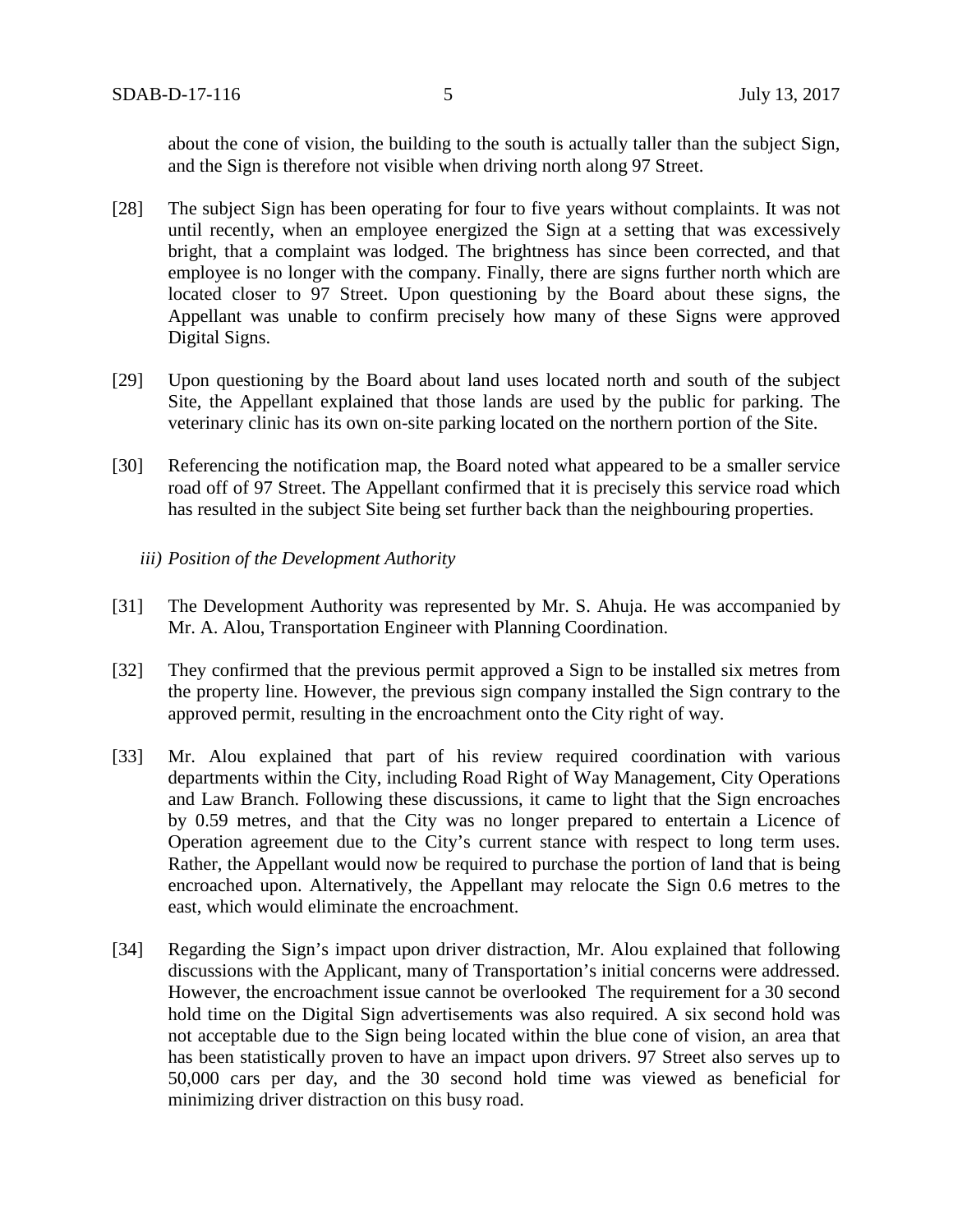- [35] Upon questioning by the Board, Mr. Alou explained that the cone of vision starts as a triangle, but in accordance with the standard guidelines from Transportation Canada, this cone of vision expands into a rectangular shape. On the diagram submitted by the City, it appears that the triangular portion has been separated from the rectangular portion of the cone of vision at the intersection of 128 Avenue and 97 Street. He clarified that the "bottom" triangular portion of the cone of vision should have been raised so that it is contiguous with the "top" rectangular portion.
- [36] The Board questioned whether the Applicant could simply move the Sign Face so that it no longer encroaches. The City stated that the Applicant would need to ensure that the Sign remains structurally feasible. Notwithstanding, the condition that Sign advertisements have a 30 second hold time remains. However, should the Sign be set further back and out of the blue cone of vision, a six second hold time may be acceptable.
- [37] The City confirmed that the Sign is not currently operating, and that should the land that is being encroached upon be sold, it would likely be at market value, not a nominal fee.
	- *iv) Rebuttal of Appellant One*
- [38] Appellant One confirmed that the land would be purchased from the City at market value, and that the subject Sign is not currently operating. They would be amenable to purchasing the land as a condition of an approved permit, though they would have preferred the permit to be granted as-is or conditional upon execution of a Licence of Operation agreement.
- [39] Regarding the potential traffic safety concerns, Appellant One referenced Tab 5 of their materials, noting that there does not appear to be an increase in accidents from 2012, the year in which the original permit was approved. Indeed, it appears that the number of traffic accidents have decreased.
	- *v) Rebuttal of Appellant Two*
- [40] Appellant Two concurred with Appellant One with respect to the land purchase.
- [41] Regarding the City's proposed alternative option that the Sign be moved further back to eliminate the encroachment issue, Appellant Two stated that this was not feasible for previously cited reasons. Furthermore, moving the Sign away from 97 Street would bring it closer to the nearby residential area.
- [42] They reiterated that the Sign is not visible when driving northbound along 97 Street. It is only after the driver passes the mechanic shop located just south of the subject property that the Sign becomes visible.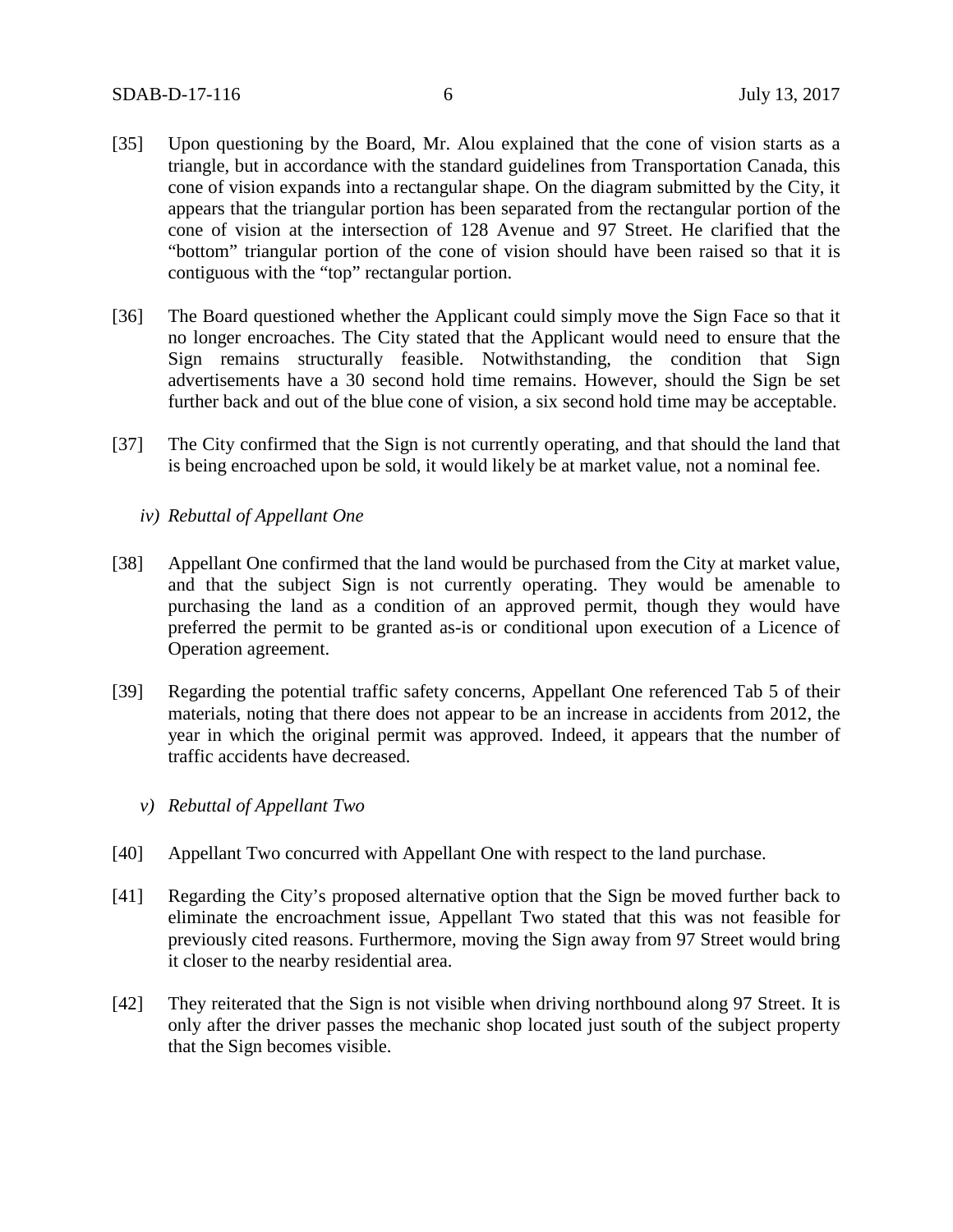## **Decision**

- [43] The appeal is ALLOWED, and the decision of the Development Authority is REVOKED. The development is GRANTED as applied for to the Development Authority, subject to the following CONDITIONS:
	- 1) The granting of this permit is conditional upon the Applicant reaching an agreement with the City of Edmonton for the purchase of the portion of the City of Edmonton's lands immediately to the west of the subject Site sufficient to remove any encroachment of the proposed Sign upon City lands.
	- 2) The subject Minor Digital On-premises Off-premises permit is approved for a period of up to five years from the satisfaction of Condition One, above.
	- 3) The proposed Freestanding Minor Digital On-premises Off-premises shall comply with the approved plans submitted.
	- 4) The proposed Freestanding Minor Digital Off-premises Sign shall be dimmed to 150 nits from 10:00 p.m. to 2:00 a.m., and de-energized from 2:00 a.m. to 6:00 a.m.
	- 5) Minor Digital Off-premises Signs shall use automatic light level controls to adjust light levels at night, under cloudy and other darkened conditions to reduce light pollution, in accordance with the following:
		- a) Ambient light monitors shall automatically adjust the brightness level of the Copy Area based on ambient light conditions. Brightness levels shall not exceed 0.3 footcandles above ambient light conditions when measured from the Sign face at its maximum brightness, between sunset and sunrise, at those times determined by the Sunrise / Sunset calculator from the National Research Council of Canada; (Reference Section 59.2(5)(a))
		- b) Subject to specific provisions of condition 3, which shall prevail, the brightness level of the Sign shall not exceed 400 nits when measured from the sign face at its maximum brightness, between sunset and sunrise, at those times determined by the Sunrise/Sunset calculator from the national research Council of Canada (Reference Section 59.2(5)(b))
	- 6) The proposed Freestanding Minor Digital Off-Premises Sign shall comply with the following conditions in consultation with Transportation Planning, in accordance with Section 59.2(11):
		- a) That, should at any time, Transportation Planning and Engineering determine that the sign face contributes to safety concerns, the owner/applicant must immediately address the safety concerns identified by removing the sign, deenergizing the sign, changing the message conveyed on the sign, and or address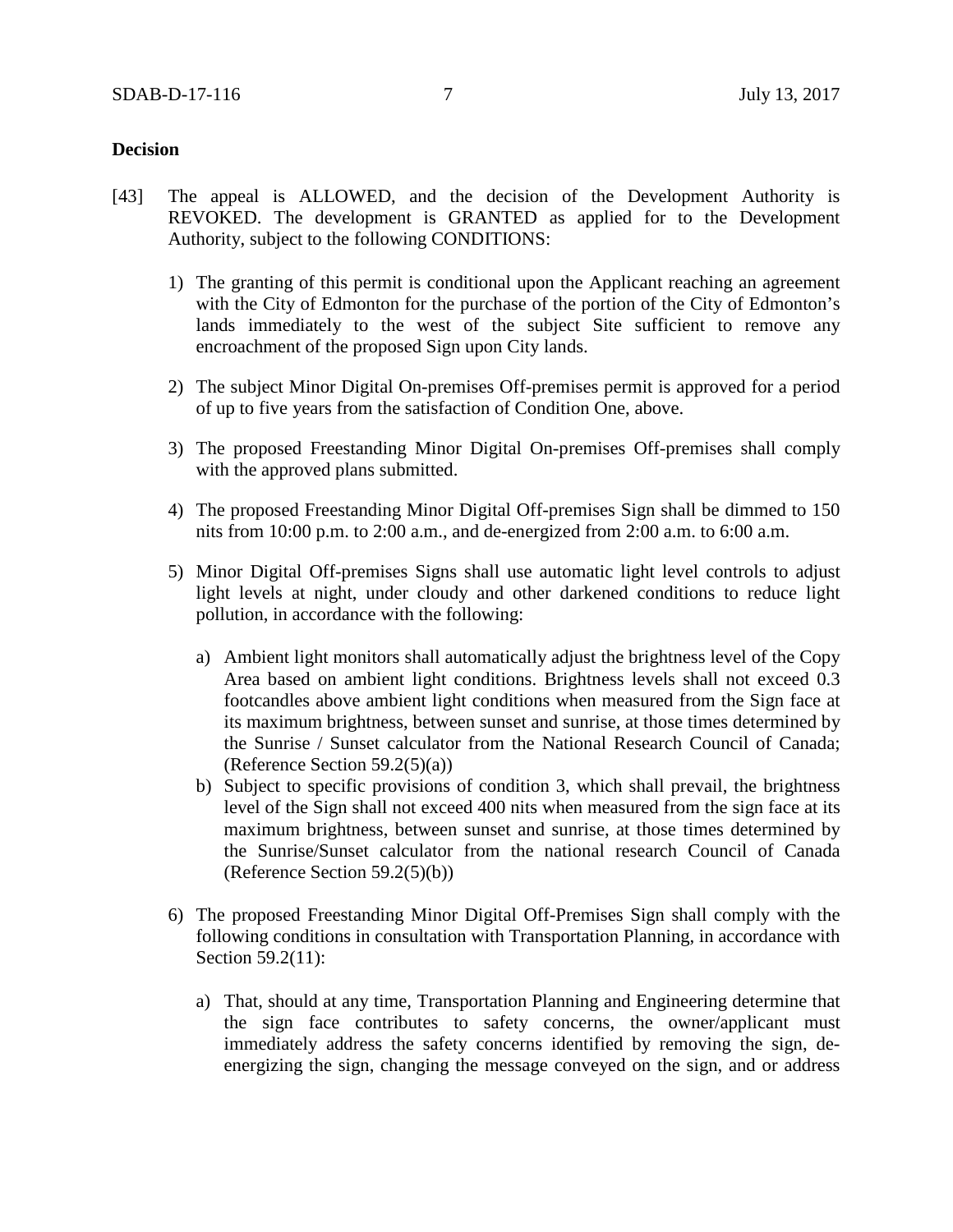the concern in another manner acceptable to Transportation Planning and Engineering.

- b) That the owner/applicant must provide a written statement of the actions taken to mitigate concerns identified by Transportation Planning and Engineering within 30 days of the notification of the safety concern. Failure to provide corrective action will result in the requirement to immediately remove or de-energize the sign.
- c) The proposed sign shall be constructed entirely within private property. No portion of the sign shall encroach over/into road right-of-way.

#### ADVISEMENTS:

- 1) Should the Applicant wish to display video or any form of moving images on the sign, a new Development Application for a major digital sign will be required. At that time, Transportation Services will require a safety review of the sign prior to responding to the application.
- 2) An approved Development Permit means that the proposed development has been reviewed against the provisions of this bylaw. It does not remove obligations to conform with other legislation, bylaws or land title instruments such as the Municipal Government Act, the Edmonton Building Permit Bylaw or any caveats, covenants or easements that might be attached to the Site (Reference Section 5.2).
- [44] In granting the development, the following VARIANCES to the *Edmonton Zoning Bylaw* are allowed:
	- 1) Section 59.2(12) is varied to permit a Setback deficiency of 6.0 metres, for a total Setback of 0.0 metres.
	- 2) Section 59E.3(5)(c)(ii) is varied by 4.5 square metres for a total Sign Area of 24.5 square metres (Digital Sign Area: 18.6 square metres; Channel Letters: 5.9 square metres).
	- 3) No variance is required to Sign illumination regulations under section 59.2(3), for reasons that follow.

## **Reasons for Decision**

- [45] Minor Digital On-premises Off-premises Signs are a Discretionary Use in the CSC Shopping Centre Zone.
- [46] The Sign that is currently present has been in operation for approximately five years, and was the subject of a permit granted by the City of Edmonton in June 2012.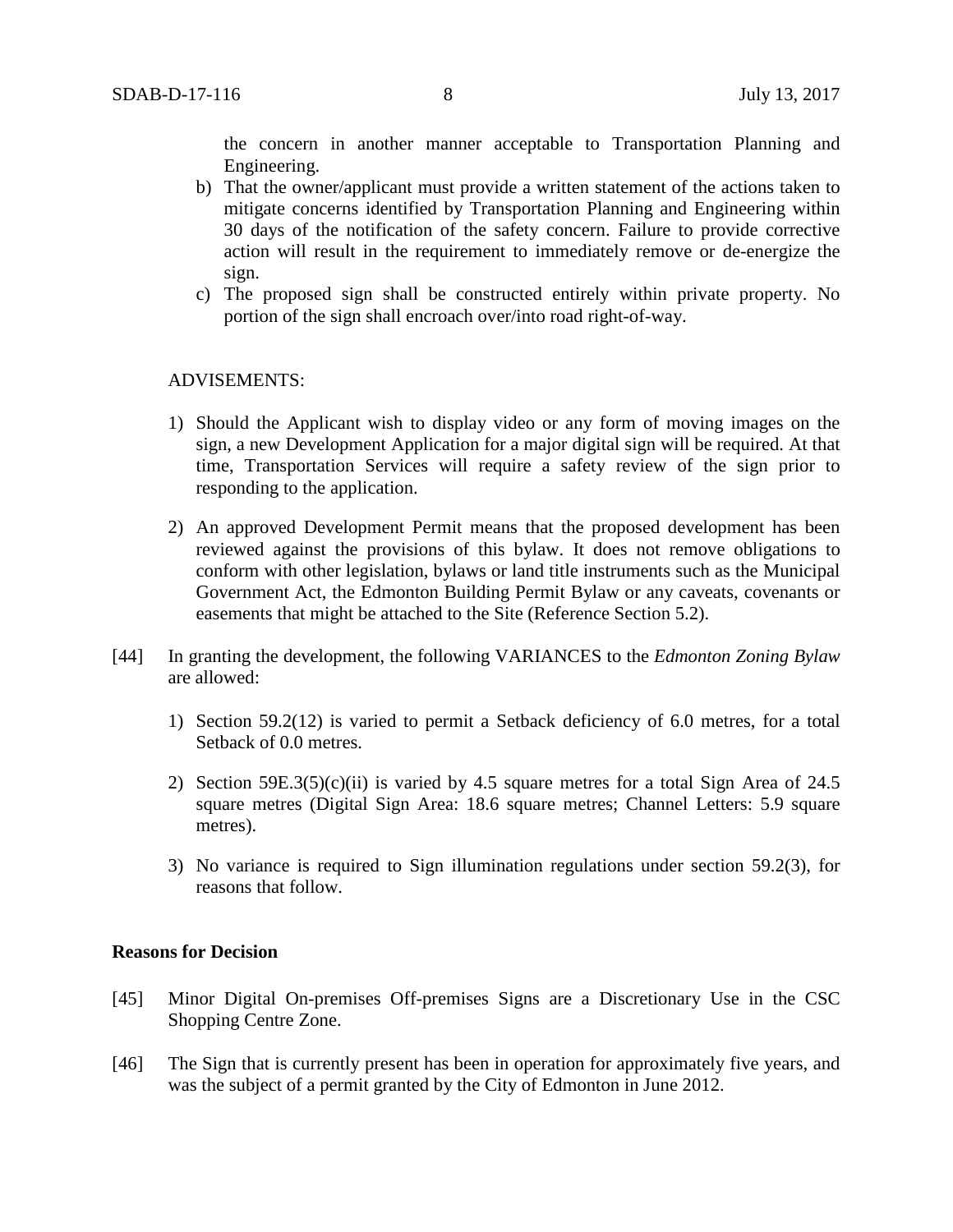- [47] During the application process for this development, it was discovered that the previous owner and previous tenant of the subject Site, after obtaining the 2012 permit, did not in fact construct the Sign in accordance with the approved permit. In fact, the Sign was built at a different location altogether.
- [48] The current Sign as proposed, not only has a 0.0 metre Setback from the property line, but encroaches upon land owned by the City of Edmonton by 0.51 metres. Had the Sign that was the subject of the 2012 permit been built in the location stipulated in that permit, the current proposal would not have any issues with encroaching upon City of Edmonton land.
- [49] The City of Edmonton, in its submissions to the Board, indicated that it was not willing to enter into a Licence of Operation agreement with the current owner of the subject Site. However, the City's evidence was that it was prepared, subject to any administrative proceeding, to sell to the current owners of the subject Site the portion of land that would be necessary to remove the encroachment. The Board has dealt with this problem by way of Condition One. This permit is conditional upon that sale being executed, thus eliminating the encroachment.
- [50] The second issue to be dealt with was the application of section 59.2(3), which states:

Major Digital Signs, Minor Digital On-premises Signs, Minor Digital Offpremises Signs, and Minor Digital On-premises Off-premises Signs shall be located or constructed such that Sign illumination shall not project onto any surrounding residential premises, shall not face an abutting or adjacent Residential Use, shall not face an abutting or adjacent Residential-Related Use, and shall not face the Extended Medical Treatment Services Use to the satisfaction of the Development Officer.

[51] In the refusal issued by the Development Authority, the second paragraph states:

The proposed Freestanding Minor Digital On-premises Off-premises Sign does not directly face residential use class but sign illumination projecting onto adjacent residential use class interferes with the use, enjoyment or value of neighbouring residential use class contrary to section 59.2(3).

- [52] The Board has placed strict conditions upon this permit, namely:
	- a) The Sign shall be reduced to 150 nits from the hours of 10:00 p.m. to 2:00 a.m., which will significantly reduce the amount of light that will project onto adjacent residential use classes; and
	- b) The condition requires the Sign to be turned off between the hours of 2:00 a.m. and 6:00 a.m.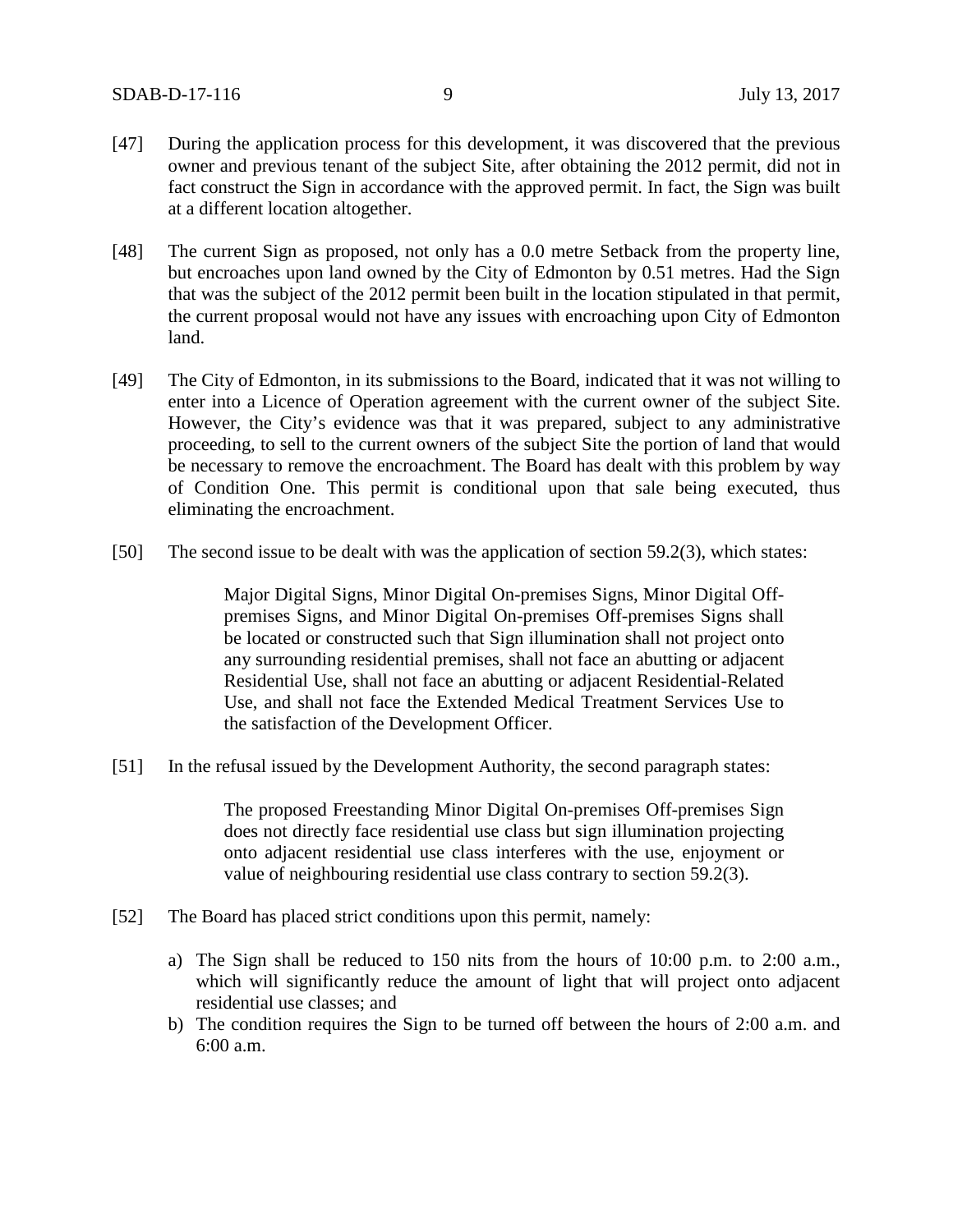- [53] As a result, the Board is satisfied that with these reductions in both hours of operation and illumination levels, the Sign will not be in contravention of section 59.2(3), nor will it unduly interfere with the use, value or enjoyment of neighbouring residential use classes. The Board notes that there was support for the proposed development by most of the residents of the adjacent residential use class, including those residents who would be closest to the subject Sign.
- [54] The remaining matter is the issue of the two remaining variances that were granted by this Board, dealing with the Setback and maximum area of the Sign. These variances have been granted for the following reasons:
	- a) While the Sign is not properly set back from the property line, the Board notes that at the location of the subject Site, there is a large right of way that greatly increases the distance from the operational part of 97 Street to the property line of the subject Site.
	- b) The land immediately to the south of the subject Site has a property line which is significantly closer to 97 Street. As a result, for those motorists travelling on 97 Street, the subject Sign has the appearance of being set back further from the road than is actually the case.
	- c) Due to the existence of this right of way between the Sign and 97 Street, the lack of a Setback and the extra 4.5 square metres of Sign area are not noticeable, and therefore will not unduly interfere with the amenities of the neighbourhood, nor materially interfere with or affect the use, enjoyment or value of neighbouring parcels of land.
	- d) The Board also notes significant neighbourhood support for the development, which is particularly probative given that a Digital Sign has been operating at that exact location for five years.
- [55] For the above reasons, the Board allows the appeal.

Ian Wachowicz, Chair Subdivision and Development Appeal Board

#### **Board Members in Attendance:**

Mr. W. Tuttle; Mr. A. Peterson; Ms. C. VanTighem; Mr. A. Bolstad